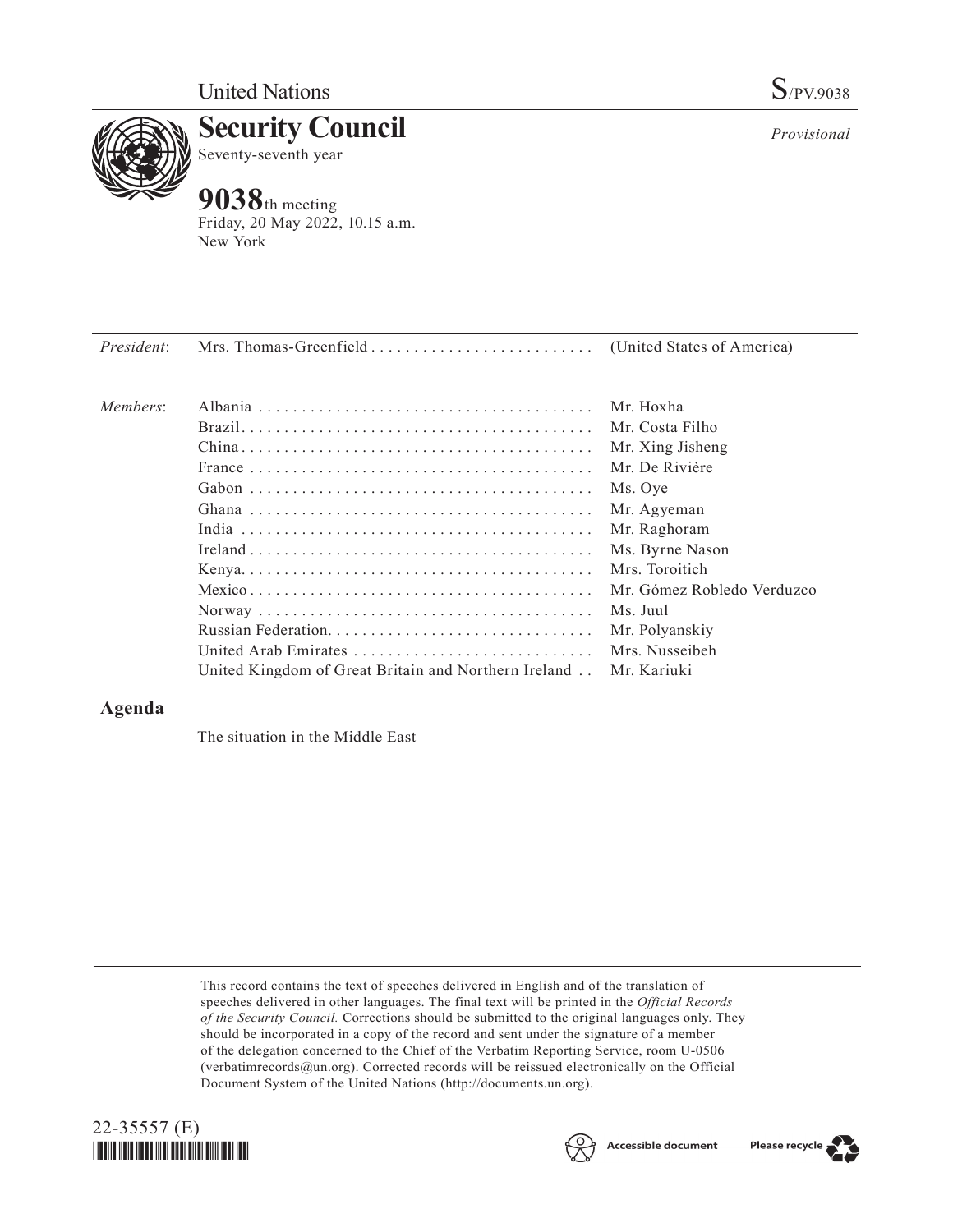*The meeting was called to order at 10.15 a.m.*

## **Adoption of the agenda**

*The agenda was adopted.*

## **The situation in the Middle East**

**The President**: In accordance with rule 37 of the Council's provisional rules of procedure, I invite the representatives of the Islamic Republic of Iran, the Syrian Arab Republic and Turkey to participate in this meeting.

In accordance with rule 39 of the Council's provisional rules of procedure, I invite the following briefers to participate in the meeting: Mr. Martin Griffiths, Under-Secretary-General for Humanitarian Affairs and Emergency Relief Coordinator; and Dr. Farida Almouslem, OB/GYN, Syrian American Medical Society.

The Security Council will now begin its consideration of the item on its agenda.

I give the floor to Mr. Griffiths.

**Mr. Griffiths**: Ten days ago, we attended at the sixth Brussels Conference on supporting the future of Syria and the region. That event, organized by the European Union, was an opportunity for the international community to demonstrate its continued commitment to the people of Syria, and they did so. Close to \$6.7 billion have been pledged for 2022 and beyond. My first message is one of sincere gratitude to all donors for their contributions to the funds that are so urgently needed, as I hope to outline in these remarks.

Brussels was also an opportunity to remind the world of the scope of humanitarian needs inside Syria and in the neighbouring countries. As the Security Council hears from me each month, they are immense and growing year by year. Madam President, you know them all too well.

Despite the considerable funding pledged, the commitments represent less than 50 per cent of the total funding requirement for 2022. We need \$10.5 billion for the humanitarian response plan and the Regional Refugee and Resilience Plan for countries of the region. This is the largest appeal ever for the Syria crisis, because we have the largest-ever number of people in need. What does underfunding mean, though? It means that we will have to prioritize our response and make

difficult choices again this year, as we have discussed so often in the past.

The World Food Programme has warned that further cuts to its programme could materialize by July, driven by global food price rises and stagnant funding levels. That would have a devastating impact on people that depend on its assistance. Indeed, 1.9 million more could slide into hunger due to the impact of rising food prices and the effects of the Ukraine conflict, which I know has been discussed extensively this week in New York.

I was also pleased to see the level of consensus at the Brussels Conference on the need to prioritize and focus on early recovery programming, in which immediate investments are imperative to support the delivery of education, water and sanitation, health, electricity and social protection. Only through a sustainable commitment to basic services can we make good on our common commitment to leave no Syrian behind. It is now critical that the generous pledges announced in Brussels be converted into early disbursals of funding.

Hostilities, including air strikes and shelling in north-western Syria, continue to affect civilians, including women and children. Constant care must be taken to spare them.

Insecurity continues in Al-Hol camp. So far in 2022, 13 murders and four attempted murders have been reported in the camp. An incident on 10 May targeted an international non-governmental organization centre. As a result, all activities in phase 5 of our security arrangements are suspended until the safety and security to humanitarian workers can be reassessed and ensured.

As I and so many others have said before, the situation in Al-Hol camp is a disgrace for the 56,000 civilians living there, the vast majority of whom are women and children, which makes it much worse. In fact, nearly 10,000 children and their mothers in the north-east are detained in prisons and prison-like camps.

So, of course, we need to take action. Children should not be detained based solely on alleged association with armed groups. They should be released into suitable care. They need protection and basic services. They need a family life, and they need a future. Thus we call once again on all Member States involved to take urgent action to fulfil their responsibility to repatriate their citizens through all available routes.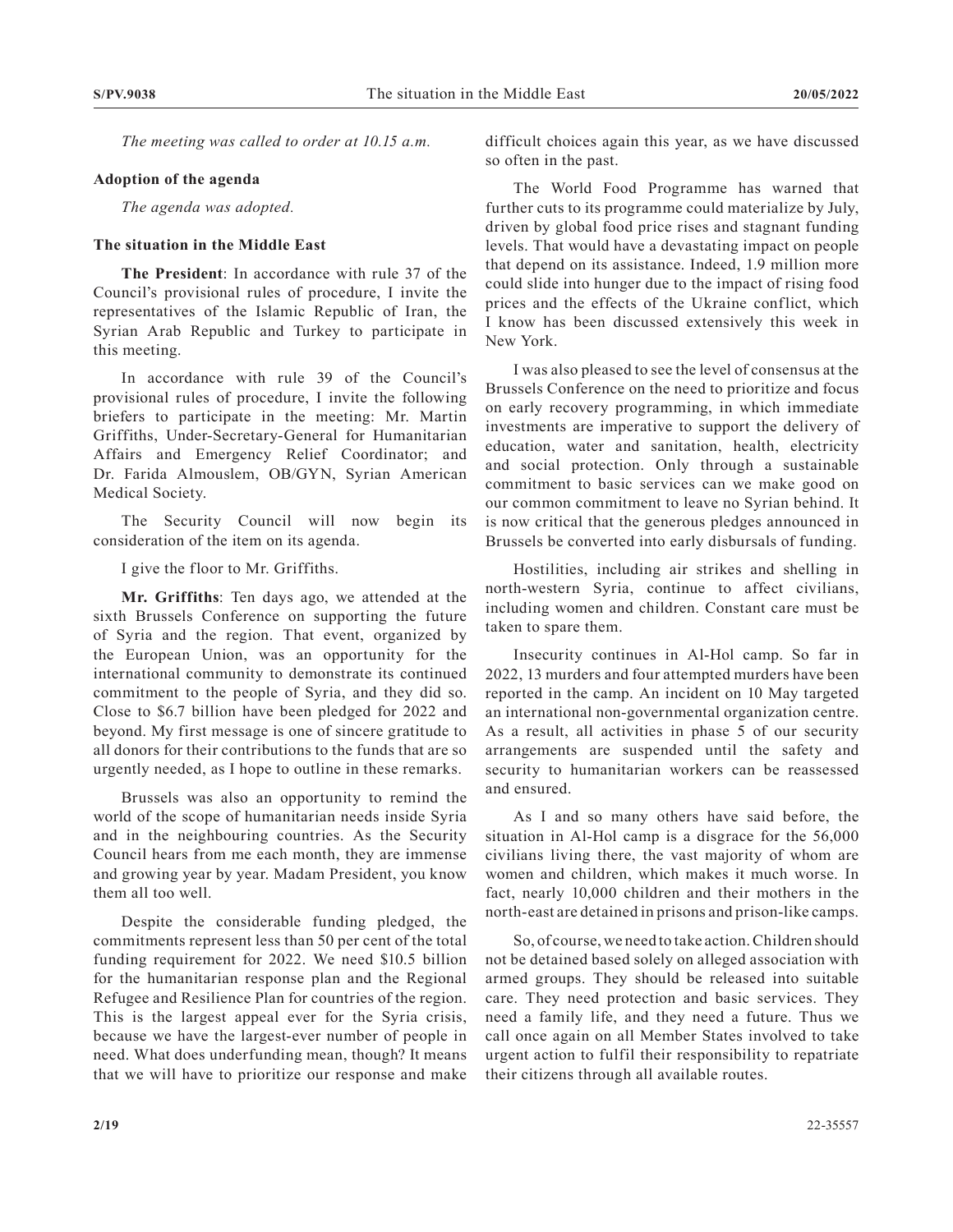People living in Al-Hol and the humanitarian partners serving them desperately need an approach to safety and security that maintains the civilian character of the camp and gives them a horizon and a future beyond the camp.

We are fast approaching summer and its scorching heat in most parts of Syria. That will lead to increasing demand for water. Already, water levels in the Euphrates River are dropping to a critically low point. Nearly 5.5 million people in Syria rely on the Euphrates and its subsidiaries for drinking water.

The Tishreen Dam Authority has warned that due to low water levels, the dam is going to be operational only six hours a day, compromising the provision of water and the supply of electricity. The supply of electricity is not a luxury; it is critical to essential services, as I saw very clearly when I was there last year in Aleppo. Without electricity, irrigation pumps cannot function, hospitals and other critical services cannot be supported and residents must purchase drinking water, further eroding their purchasing power. Electricity therefore has an impact on many aspects of emergency needs.

The Allouk water station continues to work only intermittently, and pumping has been interrupted several times in the past month owing to electricity shortages, resulting, again, in limited water flows. Al-Hasakah city continues to be supplied through water trucking. That is not a sustainable solution. It is the last one that anyone would consider, with its expense and its inevitable lack of reliability, but it is better than not having it.

The United Nations and our partners are currently supporting more than 12,000 students to cross between areas of control to take examinations at the end of this month; I remember this also from last year. Those children are so active in seeking the opportunities to finish their education; they are our only hope for Syria's future, because when we see a generation of children not having access to education, which is in one sense one of the worst aspects of conflict, it is the responsibility of all parties to respect that right, to provide every support to allow children to travel safely to where they can take those exams.

We continue our efforts to expand cross-line humanitarian access. In the north-east, the United Nations is planning to carry out a cross-line mission in the coming days or week to Ras Al-Ayn to provide medical supplies, including leishmaniosis medication.

On 16 May, the fourth cross-line convoy delivered food assistance to north-west Syria to more than 40,000 people. The United Nations is now working on the modalities of a fifth inter-agency cross-line convoy, in line with the operational plan that we had submitted to the Council and discussed before for cross-line convoys to north-west Syria. The plan focuses on the implementation of those inter-agency cross-line convoys to communities in Idlib and Aleppo, and that plan has been extended through December.

As we all know, the Security Council authorization for United Nations and partners cross-border assistance into the north-west expires in just over six weeks. While we are doing our utmost to expand cross-line access, leaving no stone unturned in that endeavour, let me reiterate, as I have done on every occasion in the past, that cross-line operations cannot under current conditions replace the size or the scope of the massive United Nations cross-border operation.

Failure to renew the authorization will disrupt life-saving aid for the people living in the north-west, including more than 1 million children.

As we speak, I am delighted to say that my Deputy, Joyce Msuya, whom members have already seen frequently in the Council, is completing a visit to Syria and Jordan to support the humanitarian partners' response to the crisis there and to identify strategies to meet the challenges that the coming months will bring. I will be meeting Joyce and other colleagues on Sunday, and I will be hearing a lot more about the issues and priorities that we need to address. We will be all the better briefed when we meet again, and I look forward to doing that at our next meeting.

**The President**: I thank Mr. Griffiths for his briefing.

I now give the floor to Dr. Almouslem.

**Dr. Almouslem:** I thank you, Madam President, for the opportunity to brief the Council today. I am also grateful to brief alongside Under-Secretary-General Griffiths.

My name is Farida Almouslem. I am an obstetrician/ gynaecologist from Aleppo, Syria. I spent nearly 10 years working in hospitals throughout Syria, supported by the Syrian American Medical Society and other humanitarian organizations. I have dedicated my life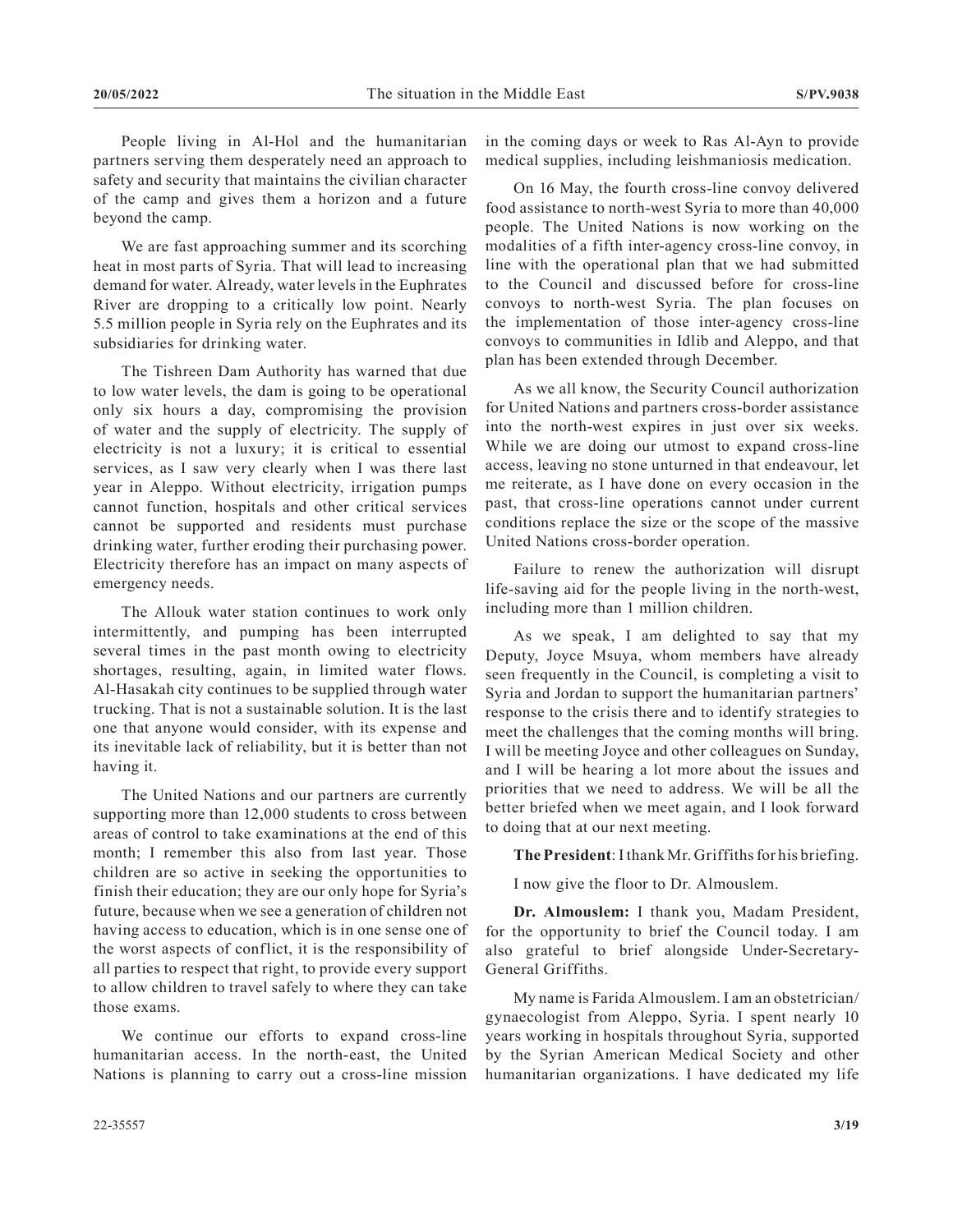to helping Syrian women through their pregnancies and have delivered thousands of newborns.

From 2011 to 2016, I worked as an obstetrician/ gynaecologist in Aleppo, including in the eastern part of the city, which was placed under siege and subjected to ruthless aerial bombardments. I witnessed hundreds of atrocities, which are still stuck in my mind. I will never, ever forget the tears of a woman in her 40s who was begging me to help her to get pregnant again after losing her four children all at once because of a barrel bomb. I cannot forget those moments.

My hospital — called M2 — was repeatedly targeted by air strikes, including the use of cluster munitions, barrel bombs and bunker-buster bombs. On 10 December 2016, I was working in an underground hospital alongside my husband, who is also a physician, and the other medical staff. We had moved the operating rooms to the basement due to the heavy bombardment. After bunker-buster bombs failed to penetrate the basement, a munition containing chlorine gas was dropped directly onto the hospital. Because the gas is heavier than air, it sank into the basement. The operating rooms quickly turned into gas chambers, yet we had only one oxygen mask for all of the patients and doctors. My 8-year-old daughter was there with me. She struggled to breathe and began to cry. Even though I myself was struggling to breathe, I gave her the oxygen mask. Can those here who are parents imagine that happening to their child, watching him or her suffocating right in front of their eyes?

The second day, 11 December, another munition containing chlorine gas was dropped in front of the hospital. At the time, there was a woman in labour, and her baby's first breath was saturated with chlorine. Can you imagine?

After that, we evacuated the hospital, and within days we were forcibly displaced from Aleppo to Idlib on the green buses. My family and I lost everything — our home, our memories and, most of all, our dignity when we evacuated. As a survivor, I ask: where is the accountability?

After that displacement, I continued to work in hospitals throughout northern Syria. I also directed schools that trained new midwives and nurses. If I could summarize my experiences working throughout those 10 years in Syria, it would be this: tremendous human suffering. I think of the pregnant woman who suffered a shrapnel wound to her abdomen, and when I

went to perform an emergency caesarian, I discovered that the baby had been cut in two. I think of the many women — and the many newborns who died in my arms — because I did not have any medicine to give them. I think of the many Syrian women and children who continue to live in complete poverty. I think of my own friends and family who remain in Syria, suffering — educated people who earn the equivalent of \$30 a month in salary, and my parent's home which receives electricity only one or two hours a day. Syrians throughout the country are suffering, and every one of us has an obligation to help.

I would like to focus on three key points today. The first is the growing humanitarian needs. As the Emergency Relief Coordinator explained, the humanitarian needs continue to grow, while funding decreases. There must be additional funds provided in order to prevent further closures of hospitals and to provide critical nutrition assistance. For the Syrian American Medical Society alone, nine hospitals will close at the end of September unless new funding is secured. These hospitals average a total of 260,000 beneficiaries each year. The Non-Governmental Organization Forum for non-governmental organizations operating in north-west Syria estimates that as many as 3 million beneficiaries will lose access to services if more funding is not secured. A lack of funding has already led to difficulties in purchasing drugs for diabetes, heart disease and chronic respiratory illnesses. There are also growing gaps in support for prenatal care and maternal health care, including for neonatal intensive care units. Combined with the ongoing high rate of malnutrition, this is resulting in more complications in pregnancies, and a rising infant mortality rate.

While funding is urgently needed to support the humanitarian response, it is also needed to increase the capacity of the health-care system throughout all of Syria. Efforts are needed to increase capacity, and they must also be made to educate new health workers, particularly nurses and midwives. My own experience directing nursing and midwifery schools in Syria showed the tremendous potential in young women who earn their degrees and serve their communities.

Secondly, I would now like to turn to the crossborder mechanism. The reality is that the enormous humanitarian needs in Syria require humanitarian access for all modalities, especially through the crossborder mechanism. The numbers are clear: 4.1 million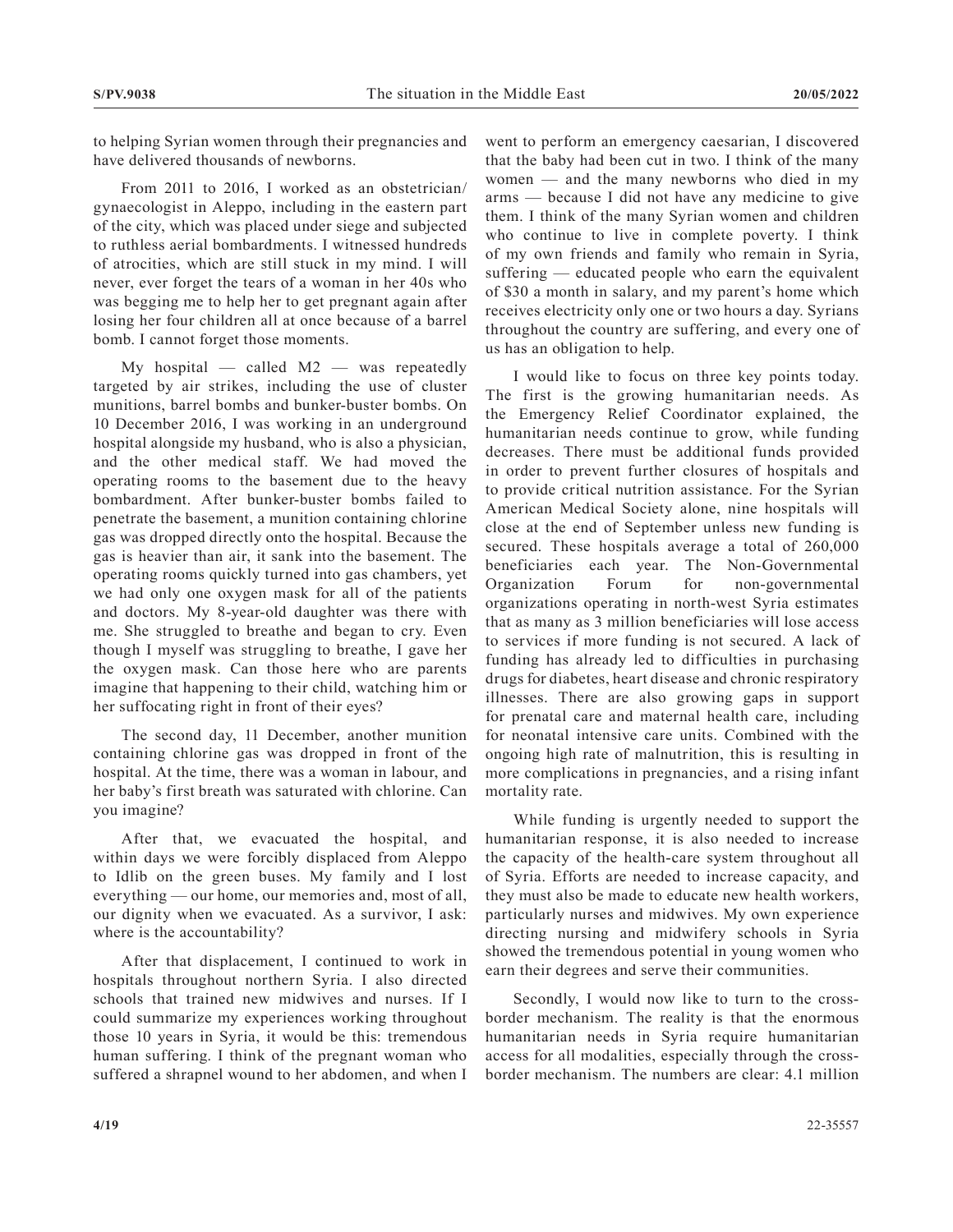people in north-west Syria are in need of humanitarian assistance, an increase of 700,000 from last year. To date, the impact of crossline deliveries to northwest Syria has been minimal when compared to the needs, and these deliveries have been marked by poor coordination with non-governmental organization partners and a lack of proper needs assessments. Crossline access must be improved through greater planning and coordination, and it must be ensured that urgently needed items are delivered. At the same time, crossline activity cannot replace the enormous crossborder operation currently taking place. Instead, these modalities should be viewed as complementary tools to be utilized to meet the humanitarian needs in Syria. If one looks at the resolution solely through the lens of humanitarian needs, it is clear that a renewal of 12 months at a minimum is the right thing to do.

Corruption also remains a challenge in every part of Syria. The Council can address this by requiring the same strict levels of reporting and oversight for humanitarian projects in all parts of Syria. If corruption or aid diversion is uncovered, then there must be accountability. For those Member States with concerns about armed groups in north-west Syria, the crossborder mechanism is the single most effective tool to push back on those groups' attempts to gain further control over the civilian population or to divert aid.

My final point is on the mental-health situation in Syria. After more than a decade of brutal conflict, the entire population is suffering from psychological wounds. For some, this trauma can be too much to bear. One of my closest friends took her own life. Only 24 years old, she was a well-educated midwife who lost hope and could not find proper psychiatric support. I was devastated to see someone so young, with so much to offer the world, feel that there was no hope for the future. Sadly, her story is not unique.

My own daughter, Huda, has endured many traumas during her childhood. By the age of eight, she had experienced siege, starvation, constant aerial bombardment, chemical weapons, the bombing of her school and her friends, and forced displacement. Even her cat and pet bird were killed in air strikes. No child should have to endure these traumas. Huda is still affected by these traumas, and she, like millions of other Syrian children, needs access to quality mental-health services. More resources must be committed for such services to be provided throughout all of Syria. We are already seeing the negative consequences of this lack

of services: an increase in suicides, growing cases of domestic and gender-based violence, and higher rates of substance abuse. The children of Syria are the future — what will become of them if they do not get the help they desperately need?

Over the years, many people have asked me why I do this work. For me, the answer is simple: it is my duty. In a conflict in which there have been countless examples of evil, atrocity and hatred, doctors and humanitarian workers have been a source of inspiration. They are the true unsung heroes as they risk their lives for the sake of others. It is the Council's duty to support them. It is the Council's duty to ensure that they are able to perform their work freely and without threat of arrest, torture or aerial bombardment. And if these incidents do occur, the Council must pursue accountability on their behalf. It is the Council's duty to renew the crossborder resolution so that they continue to have the medicine and tools they need to help their patients. It is the Council's duty to fully fund this work. It is the duty of all of us to require proper monitoring and oversight, so that what resources do go into Syria are properly utilized. As doctors and other humanitarian workers bravely continue this work in Syria, they and the people they serve need the Security Council's support now more than ever.

**The President**: I thank Ms. Almouslem for her briefing.

I would like to draw the attention of speakers to paragraph 22 of presidential note S/2017/507, which encourages all participants in Council meetings to deliver their statements in five minutes or less, in line with the Security Council's commitment to making more effective use of open meetings.

I shall now give the floor to those members of the Council who wish to make statements.

**Ms. Juul** (Norway): I make this statement on behalf of the co-penholders of the Syria humanitarian file, Ireland and Norway.

I offer many thanks to the briefers for making clear the sheer breadth and depth of the humanitarian needs across Syria. As co-penholders, we remain deeply concerned about the almost 15 million Syrians who need humanitarian protection and assistance for their survival.

Soaring food prices have led to widespread and deepening food insecurity. Humanitarian assistance is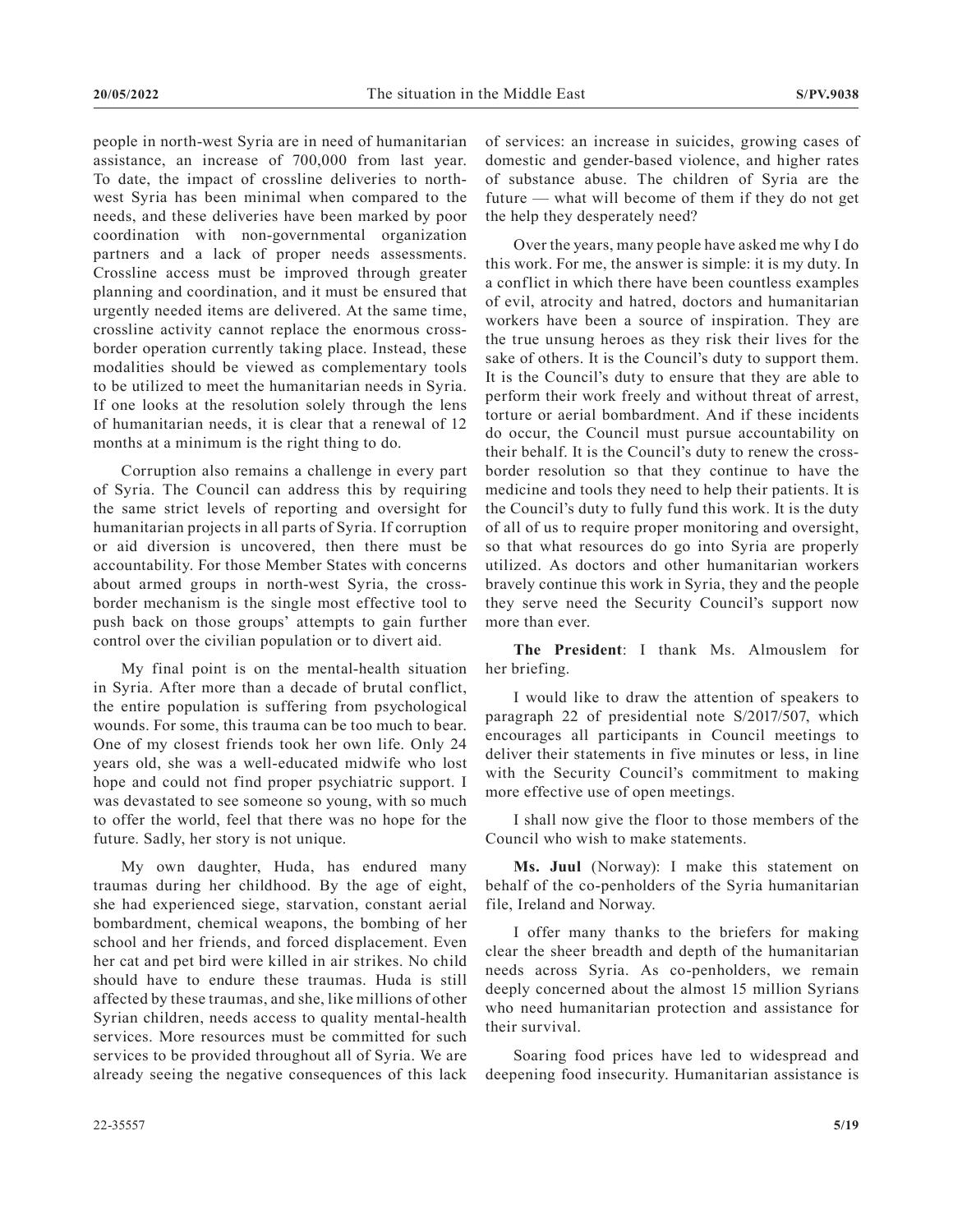keeping people alive. We must scale up. We welcome the substantial pledges made at the Brussels Conference. They show the continued commitment of donors to supporting the people of Syria.

Syria is a dangerous place for children to grow up, as we just heard. In many parts, children and their families live in fear of death, violence and sexual assault. Women and girls are put in a particularly vulnerable situation, underscoring the need for their continued participation in the design and implementation of the humanitarian response. We are deeply concerned that violence and forced displacement have resulted in limited access to education and health care and have had dire psychosocial effects on children. Parties to the conflict must immediately cease the grave violations and abuses of the rights of children.

We urge all parties listed in the Secretary-General's annual report on children and armed conflict (S/2021/437) to develop, and fully implement, action plans to end, and prevent, violations against children in Syria.

With the overwhelming and increasing humanitarian needs in Syria, it remains critical that the Security Council stand unified in its resolve to mitigate them. In resolution 2585 (2021), the Council recalled the need for all parties to respect the relevant provisions of international humanitarian law, which includes ensuring full, safe and unhindered humanitarian access. Ireland and Norway, as co-penholders, strongly support the use of all modalities to deliver aid to the millions of Syrians in need.

This week's arrival of another humanitarian convoy across the conflict line into the north-west is very welcome. We commend the United Nations and its partners for making progress on those cross-line deliveries. However, more can, and must, be done. We call on all parties to support cross-line deliveries to all parts of Syria, depoliticize aid deliveries and grant the necessary security guarantees to ensure the safe passage of cross-line convoys and their personnel.

With several hundred trucks every month, the cross-border mechanism remains a critical lifeline for millions in need in north-west Syria. Month after month, it delivers food, medical items and shelter — all monitored and checked. It is clear that there is no other alternative that could replicate the scale, scope and benefits of that operation. Without the cross-border mechanism, millions of lives would be at even greater risk. The Council must prevent that from happening.

As co-penholders, we also welcome the progress in implementing early recovery projects. The increased funding and recognition of early recovery in the humanitarian response are important steps. Sustainable solutions are key to preventing a further increase in the number of people in need. That work must continue.

The devastating humanitarian situation means that the Security Council must abide by its unified and collective duty to support the Syrian people. The people of Syria are counting on the Council. We must not fail them.

**Mr. Agyeman** (Ghana): I have the honour to deliver this joint statement on behalf of the three African members of the Security Council (A3), comprising Gabon, Kenya and Ghana.

We thank Under-Secretary-General Martin Griffiths and Dr. Farida Almouslem, of the Syrian American Medical Society, for their briefings. We welcome the participation of the representatives of Syria, Iran and Turkey at this meeting.

The humanitarian situation in Syria remains dire and deserves the continued attention of the international community to help alleviate the challenges faced by the people. We therefore welcome the ongoing efforts by the United Nations and humanitarian partners to address the increasing protection needs and provide aid to populations in both Government-controlled and non-Government-controlled areas.

We note with concern that several factors, including the protracted conflict, a deteriorating economy, climate change, the prevalence of the coronavirus disease pandemic and the lack of access to basic needs, continue to compound the protection and humanitarian needs of the Syrian people. Many Syrians today live under increasing pressure arising from the limited resources available to both internally displaced persons and the host communities. Such conditions have further exacerbated pre-existing levels of poverty and unemployment, especially in rural areas. The economic crisis, in particular, has impacted the prices of basic commodities and contributed to growing food insecurity. We note with concern that food prices have been at record levels over the past seven months and increased by 24 per cent between February and March alone this year.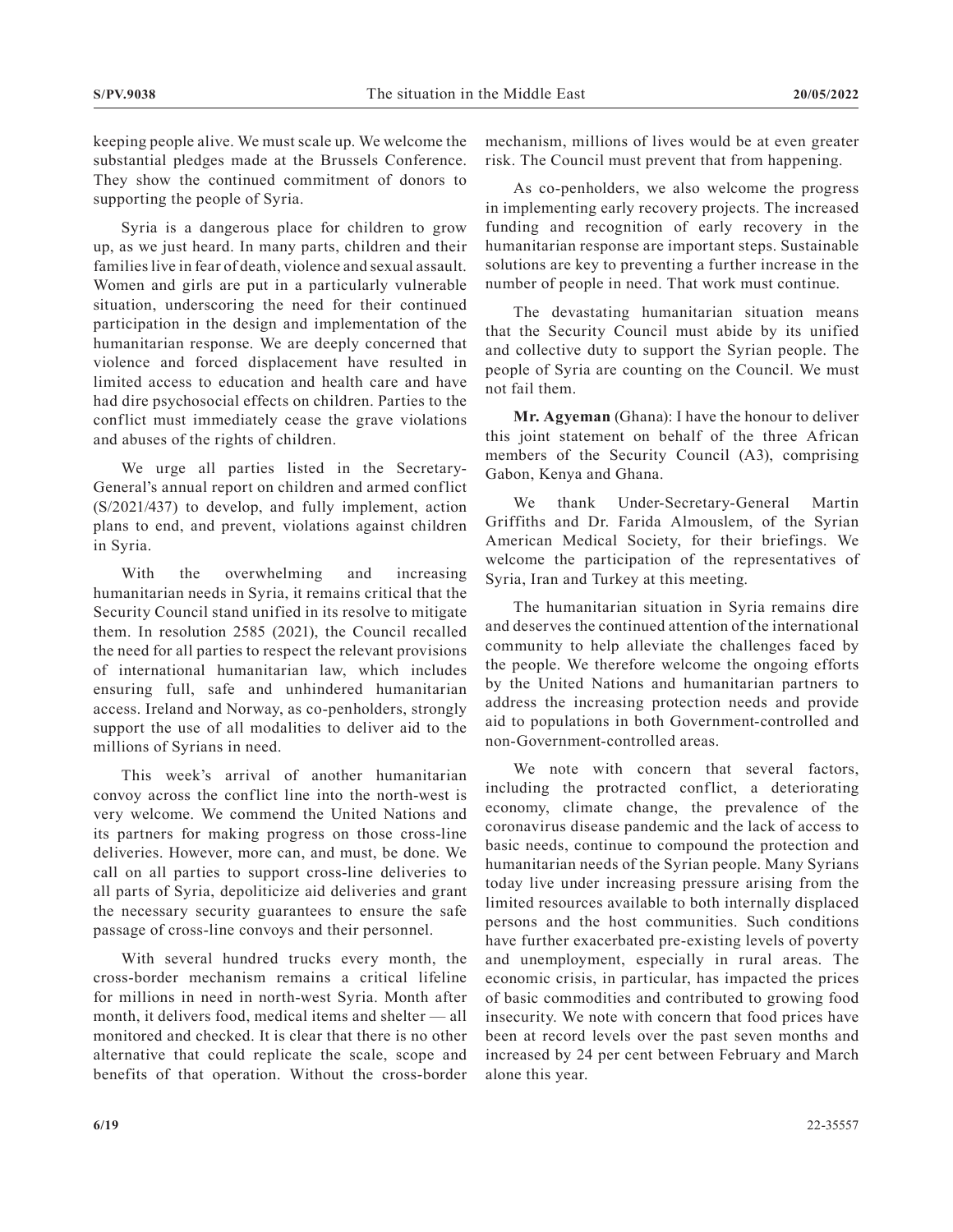As a result of those daily struggles, negative coping mechanisms, such as child labour and early marriages, have been adopted to meet basic needs. Furthermore, women and girls have increasingly become victims of sexual and gender-related violence, with poor access to medical and reproductive health care.

While noting the present strain on global financial systems, we stress the need for international funding support to meet the protection, legal and psychosocial needs of those affected. We heard Dr. Almouslem discuss the issue of psychological needs quite eloquently. Without adequate and sustainable resource backing, many more Syrians, especially women, girls and children, will continue to suffer disproportionately from the prevailing conditions in the country.

We condemn all human rights abuses, especially at the Al-Hol camp, where murder cases are on the rise, and call for thorough investigations to hold all offenders accountable for their actions.

We are also concerned by reports of the emerging use of laser-guided weapons, targeted at civilianpopulated areas, humanitarian centres and hospitals. In that regard, we emphasize the obligations of the conflicting parties to protect civilians and civilian infrastructure from harm.

In view of the worsening humanitarian situation, it is vital that humanitarian access be granted to all areas where people are in need. We urge the parties, in line with their obligations under international humanitarian law, to eliminate, as much as possible, the physical and administrative obstructions to the delivery of life-saving aid to the people.

We urge continuous support for all mechanisms of aid delivery, noting, however, the extensive reach of the cross-border delivery mechanisms, which serve as a crucial lifeline for some 2.5 million Syrians in north-western Syria. As rightly noted by the Secretary-General, the cross-line mechanism should continue to function to complement United Nations-facilitated cross-border deliveries. Ultimately, humanitarian action anywhere should be guided by the principles of humanity, impartiality, neutrality and independence.

The perils being visited upon innocent lives by Security Council-listed groups such as the Islamic State in Iraq and the Sham/Islamic State in Iraq and the Levant and Hayat Tahrir Al-Sham continue to be of grave concern. The A3 underscores the imperative

for decisive collective actions to combat those terrorist groups in a manner that ensures that the victims receive justice.

Also deserving of urgent attention is the threat posed by explosive-ordnance contamination in Syria. A recent report issued by the International Humanitarian Mine Action actors operating in Syria suggests that explosive ordnance puts one in two people at risk of death and injury and impedes the delivery of crucial humanitarian assistance. Apart from the destruction to infrastructure, innocent children, in particular, stand the risk of injury from, or being killed by, unexploded devices.

Finally, we support United Nations-led efforts in several parts of the country that are aimed at enhancing resilience in the communities and stabilizing livelihoods through early-recovery programmes, thereby avoiding further destitution and reducing dependence on humanitarian aid. Early recovery forms part of the measures needed to help Syria transition from conflict to peace and to lay the foundation for the subsequent reconstruction process and sustainable development.

In conclusion, I want to note that the A3 remains collectively supportive of a comprehensive solution to the crises in Syria. In that regard, we stress the urgency of a political process that involves a nationwide ceasefire and a political settlement negotiated between the parties that creates stability and at the same time deals with the drivers of the humanitarian crisis.

**Mr. Kariuki** (United Kingdom): I would first like to thank Under-Secretary-General Griffiths and Dr. Almouslem for their briefings and for the vital work that they and their colleagues are doing for the Syrian people.

Over the coming weeks, the Council will be deliberating on the future of the United Nations mandate to deliver cross-border assistance for Syria. When we authorized the United Nations to deliver that aid, in 2014, more than 10 million people required assistance. Today around 14.6 million Syrians, more than 80 per cent of the population, require such assistance. Against the backdrop of a growing global food crisis, the ongoing effects of the coronavirus disease (COVID-19) pandemic and increasing violence, it is clear that the people of Syria need more support from the international community. The United Kingdom has supported the Syrian people from the start of the conflict, having spent more than \$4 billion in aid to date. In the past six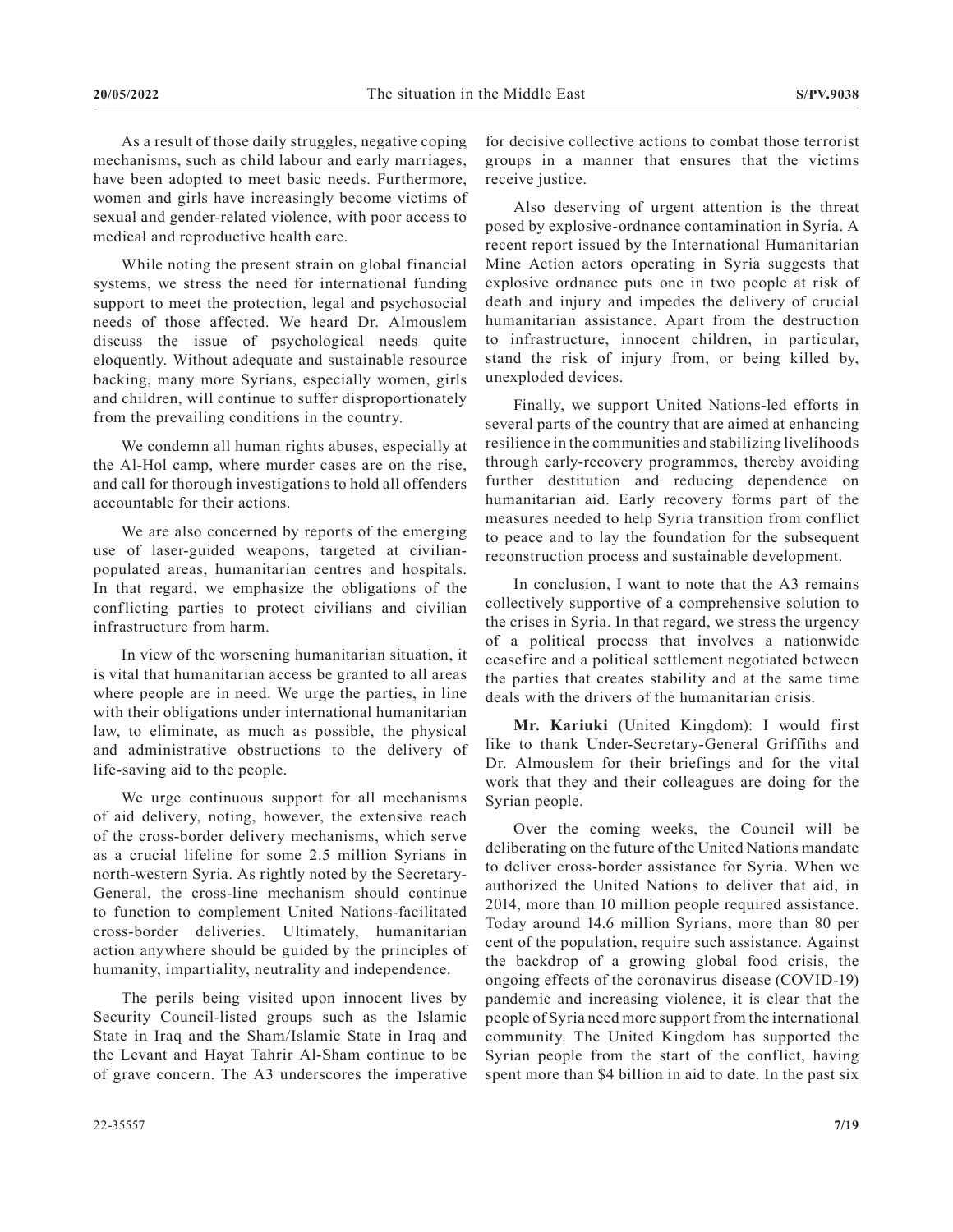months, United Kingdom funding on early recovery, a key element of resolution 2585 (2021), has enabled the rehabilitation of water networks, agricultural training and inputs for livestock and vegetable production, as well as apprenticeships and small business grants to help create jobs and fill key gaps in the market. At the Brussels Conference last week, the United Kingdom committed to contributing nearly \$200 million over the course of 2022. That funding will help further scale up early recovery and resilience interventions inside Syria and support vital humanitarian efforts to rebuild Syrians' lives.

The United Nations cross-border mandate is at the heart of that humanitarian support, serving more than 4 million people in north-western Syria. We have heard time and time again from the United Nations and non-governmental organizations on the ground that there is no viable alternative to the mechanism. Dr. Almouslem also made that point very clearly and powerfully today. Closing the Bab Al-Hawa crossing would reduce women and girls' access to life-saving sexual and reproductive health services, severely disrupt early-recovery efforts and create a devastating obstacle to ongoing efforts to vaccinate Syrians against COVID-19. Moreover, without the United Nations goldstandard monitoring mechanism, closing the crossing would make it easier for aid to fall into the hands of terrorists. The Council needs to support the Syrian people, who are trying to build a better future. We therefore urge members to support the renewal and expansion of the United Nations cross-border mandate in July.

**Mr. De Rivière** (France) (*spoke in French*): I thank Mr. Martin Griffiths and Ms. Almouslem for their briefings. I would also like to commend the United Nations and the non-governmental organizations on the ground for their remarkable work.

The Syrian population continues to pay the price of this war. Hostilities continue daily. The air strikes in the north-west intensified in late April. The protection of civilians is still the top priority. After 11 years of conflict, the humanitarian needs have never been higher. The Russian war of aggression against Ukraine is exacerbating food insecurity throughout the world. Syria is bearing the brunt of the consequences. Nearly 10 million Syrian children need humanitarian aid, a grim record, and many of them have known nothing but war.

The international community once again showed up for the sixth Brussels Conference. The European Union (EU) and its member States have provided more than  $€27$  billion in humanitarian aid since 2011. The pledges from the EU and its member States at the Conference accounted for three quarters of total pledges, of which France's announced contribution was  $\epsilon$ 373 million in aid.

We should make it clear that the renewal of the cross-border humanitarian aid mechanism has never been more crucial. The Secretary-General has said unequivocally that it is a moral and humanitarian imperative. The number of people in the north-west in need of assistance has now reached 4.1 million, an increase of more than 20 per cent since last year. The cross-border mechanism sends close to 800 aid trucks to around 2.4 million people every month. Progress in cross-line access must continue. But as the Secretary General has pointed out, even if cross-line convoys were deployed regularly they could not replace crossborder operations. In the north-east, 2.1 million people need humanitarian aid, 16 per cent more than last year. The cross-line convoys, which depend on the goodwill as well as the whims of the Syrian regime, have never been able to compensate for the closure of the Al-Yarubiyah crossing point.

France reiterates its call for safe and unhindered humanitarian access to be guaranteed throughout Syria. Only a credible, lasting and inclusive political solution, based on resolution 2254 (2015), will put an end to this war and finally pave the way for a safe, dignified and voluntary return for refugees. In the absence of a credible political settlement, France and its partners will remain consistent in their position on reconstruction, normalization and sanctions.

**Mr. Polyanskiy** (Russian Federation) (*spoke in Russian*): We thank Mr. Martin Griffiths for sharing his insights.

It would not be overstating things to say that in the context of the issue under discussion today, we are all concerned first and foremost about the question of the future of the cross-border mechanism for delivering humanitarian assistance to Syria, which will expire in July. Today we heard and will probably continue to hear opinions about the importance of this mechanism for Syrian refugees and the need for its extension or even expansion. The Council members are aware that we have a different take on this issue and that we cannot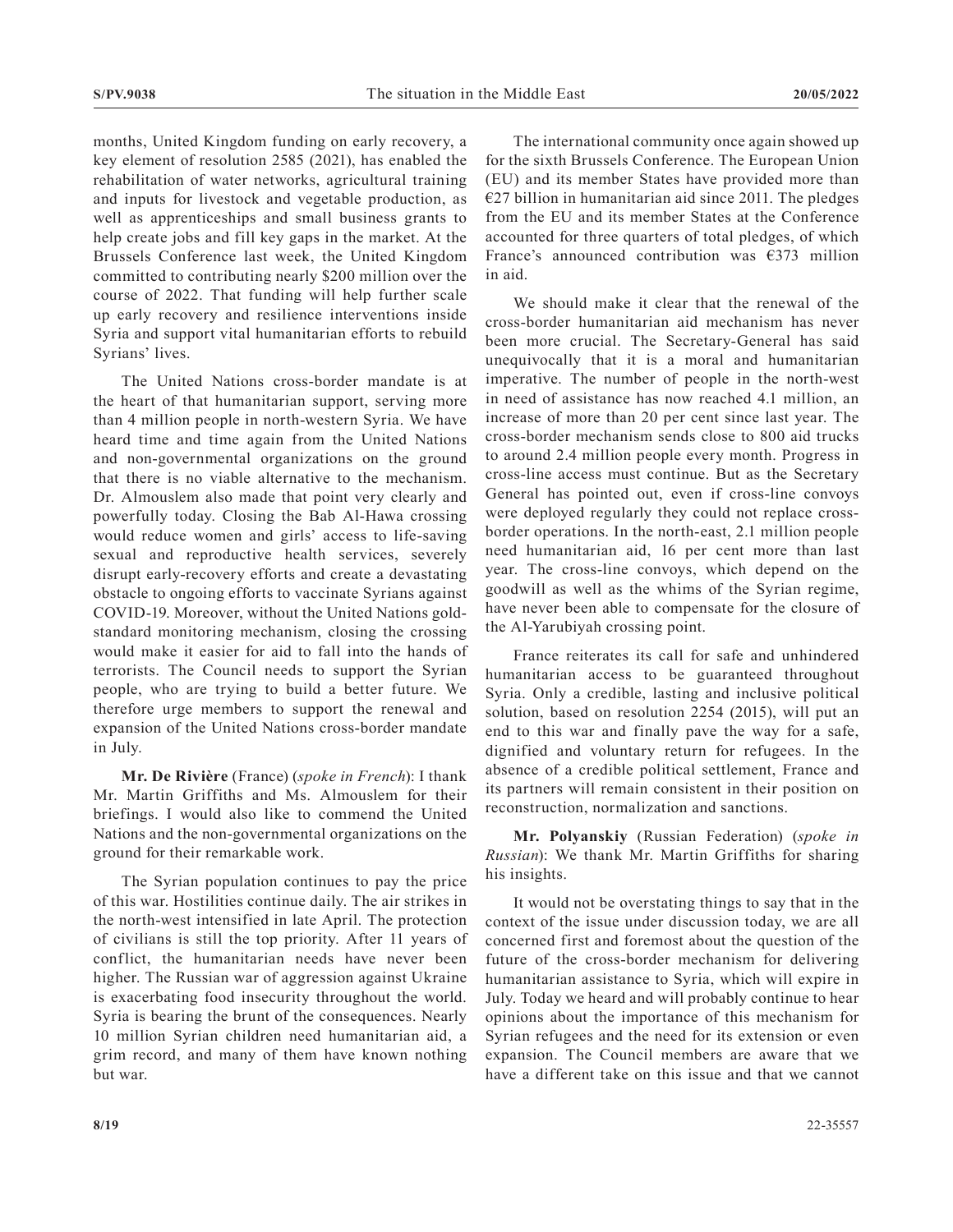ignore the fact that if we call a spade a spade, the crossborder mechanism violates Syria's sovereignty and territorial integrity.

Nonetheless, a year ago we allowed our colleagues to persuade us of the need to temporarily retain the mechanism until deliveries across the line of contact were fully operational. Resolution 2585 (2021) was adopted as a result and included a number of other elements, including support for early-recovery projects. However, from the very beginning, the resolution's implementation was stymied, and the reason for that immediately became clear. Quite simply, no Council member wanted to be responsible for working with the terrorists in Idlib to ensure that they stopped sabotaging the cross-line convoys. In fact it was only in January, facing the six-month extension, that they suddenly recollected the problem and began trying to persuade us that there were positive trends on the ground that needed support.

We tried to see things from our colleagues' perspective and agreed to extend the mechanism for six months, as a serious down payment, so to speak. And what do we have now? In principle, we are back to square one. In terms of establishing sustained humanitarian deliveries from Damascus, especially to Idlib, four cross-line convoys in a year can hardly be called a success. Stories of a lack of security in the region essential to the convoys' passage come up solely in the context of the cross-line deliveries, while nothing seems to prevent the constant transport of goods across the Bab Al-Hawa checkpoint. And even if the total will be six or seven convoys by the time the mechanism is terminated, that will not change the picture. We see no systematic efforts happening here.

Despite the vital need for early-recovery projects outlined in resolution 2585 (2021) in order to establish normal conditions for Syrians' lives and livelihoods, at this stage we can only welcome the intention of the United Nations to expand those efforts. Martin Griffiths repeatedly spoke in support of stepping up efforts in that area. The fact is that the cumulative effect of restoring basic infrastructure to increase Syrian society's resilience post-conflict could represent considerable savings for donors. We fully support Mr. Griffiths in that regard, and it is unfortunate that the fundamental logic of ensuring humanitarian recovery in Syria has not elicited the same response from donors, who include countries that signed on to resolution 2585 (2021).

The main problem, which runs counter to the principles of the work of the United Nations, is that the implementation of early-recovery and reconstruction projects continues to be hedged about by donor countries' political preconditions. It is deplorable that the United Nations finds it extremely difficult to resist that pressure. The Secretariat leadership's shameful internal guidelines, "Parameters and principles of United Nations assistance in Syria", which have never been abrogated, are an obvious example of that, including as they do political conditions.

Frankly speaking, in their efforts to preserve the mechanism at any cost, my colleagues on the Council increasingly resemble the parents of a lazy, sloppy student who is threatened with expulsion from school, pleading for keeping him in school for one more year. As we are all well aware from our own life experience, nothing good generally comes of such spoiled children. And yet for some reason my colleagues are doing everything they can, despite the facts, in an obstinate attempt to portray their offspring as an excellent student. The choice of one of the briefers for today's meeting was unfortunately a perfect example of that.

We have frequently pointed out that in general the discussions on the situation in the Idlib terrorist enclave and the extremely one-sided attitude of some members to it have been rather protracted. They are trying to maintain a status quo that is exceedingly uncomfortable even for them, without proposing any solutions or trying to meet any of Damascus's legitimate demands. We are not okay with that. We cannot turn a blind eye to the fact that the terrorists of Hayat Tahrir Al-Sham, who have been recognized as such by the international community, have usurped power and are manipulating humanitarian assistance that could easily be organized from Damascus if the will were there. But my colleagues have shown no such desire, leaving us with no reason to maintain the cross-border mechanism. And the Al-Nusra Front is openly saying that it will not let humanitarian cargo from Damascus go through to the detriment of the cross-border measures. As for the three zones of Turkish operations in northern Syria, internal deliveries to those areas have still not begun, despite the fact that Damascus promptly accommodates all United Nations requests.

We also feel compelled to point out that the United Nations continues to try to circumvent the problem of the destructive consequences of the illegitimate unilateral sanctions of the European Union and the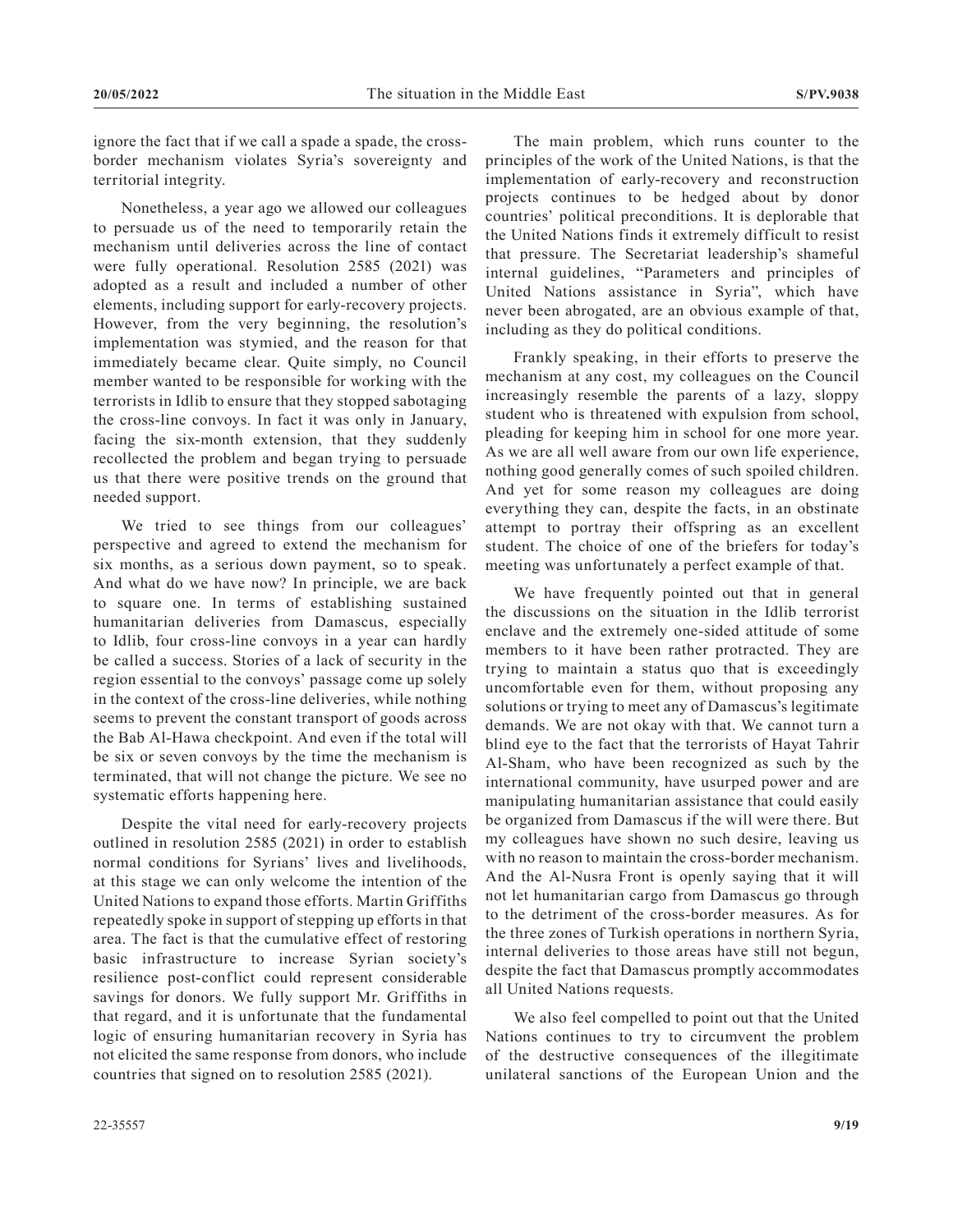United States for Syria's economy and the supply of international humanitarian assistance to it. It is ordinary Syrians who end up becoming hostages, deprived of access not just to their oil resources but to agricultural lands that once fed the entire region. In its lengthy occupation of these lands of Syria's, Washington has essentially been deliberately creating famine in a country that was once agriculturally self-sufficient. On 12 May, the United States Treasury issued General License no. 22, giving foreign private investors access to north-western and north-eastern Syria, effectively legalizing Washington's plundering of Syrian grain east of the Euphrates. We are sorry to see that since then the United Nations leadership has been unable to find an opportunity to comment on this illegal activity of the United States in Syria, including yesterday, when we were discussing issues of food security around the world (see S/PV.9036). And yet ending a situation counter to international law such as this one would ease the lives not only of many ordinary Syrians but also their neighbours, who used to buy Syria's surplus food products before the Americans intervened.

**Mr. Hoxha** (Albania): Syria has entered its twelfth year of conflict. There is no end in sight to the suffering of its people. It remains one of the world's most complex humanitarian and protection emergencies, and one that seems to be going on forever. Syrians inside and outside the country find themselves, endlessly, at the centre of a calamitous mix of terrible violence, worsening hunger, continued poverty and isolation. Millions of Syrians struggle to survive every month.

The data are depressing. Ninety per cent of Syrians live in poverty. More than 70 per cent of the country's population is in dire need. Sixty per cent suffer from food insecurity, and in the past two days we heard a great deal about the fact that more than 800,000 children are malnourished. Almost 20 per cent of children in Syria are not in school. More than 150,000 people have disappeared or are still detained somewhere in Syria or elsewhere. They must not be forgotten just because they cannot be seen. More than 36,000 children continued to be detained for alleged association with armed groups or for security reasons. Millions of Syrians in the northeast rely mostly on aid that is delivered through crossborder assistance. In July, as we heard and as many colleagues have mentioned, the cross-border operation regime will end. With needs growing, it is vital that aid can reach all who need it.

Within that bleak and depressing picture, I would like to call attention to a particularly and visibly forgotten place, the Rukban camp, a makeshift settlement housing about 10,000 internally displaced Syrians in the arid no-man's land between the Jordanian, Iraqi and Syrian borders. Nearly 80 per cent of the camp's residents are women and children living in what can only be termed squalid conditions. It is situated in Governmentcontrolled territory, but the Syrian Government has kept it under a tight blockade. For more than three years the Al-Assad regime has blocked United Nations aid from entering the camp, forcing its residents to survive on pitiful amounts of smuggled goods. Children in the camp, who make up half of the population, are at extreme risk of severe illness and malnutrition. There is no education, of course, and pregnant women lack proper attention and service. We call on the regime to allow unhindered access for humanitarian goods and personnel to the camp. When people are hungry and in need, it does not matter who they are or where they are — there is only need. We have long highlighted the crucial importance of the July renewal and possible expansion of the cross-border mandate outlined in resolution 2585 (2021). Millions of people depend on it, including, as we heard Under-Secretary-General Griffiths say, 1 million children.

We reiterate our concern about the humanitarian situation of women and children in camps and places of detention in the north-east. We call for the release of all children deprived of their liberty and support their reintegration and their reunification with their families. We reiterate our position that a mechanism on missing persons and a consultative group would provide needed support to detainees and forced disappeared and missing persons in Syria. Humanitarian needs must come first, but we should not forget that ensuring accountability and justice for victims remains fundamental to enabling Syria to make progress towards sustainable peace and reconciliation.

 If we do not help people in need, we fail, morally and practically. We would only be left with heartbreaking accounts of helpless victims, as Dr. Almouslem reminded us this morning. That must not be allowed. Let us not forget that if we do not assist people in need, we inadvertently fuel future conflicts. Our commitment is and should continue to be supporting Syrians in rebuilding their lives and designing their futures. Our responsibility is to help and provide solutions. Geopolitical gains cannot and must not be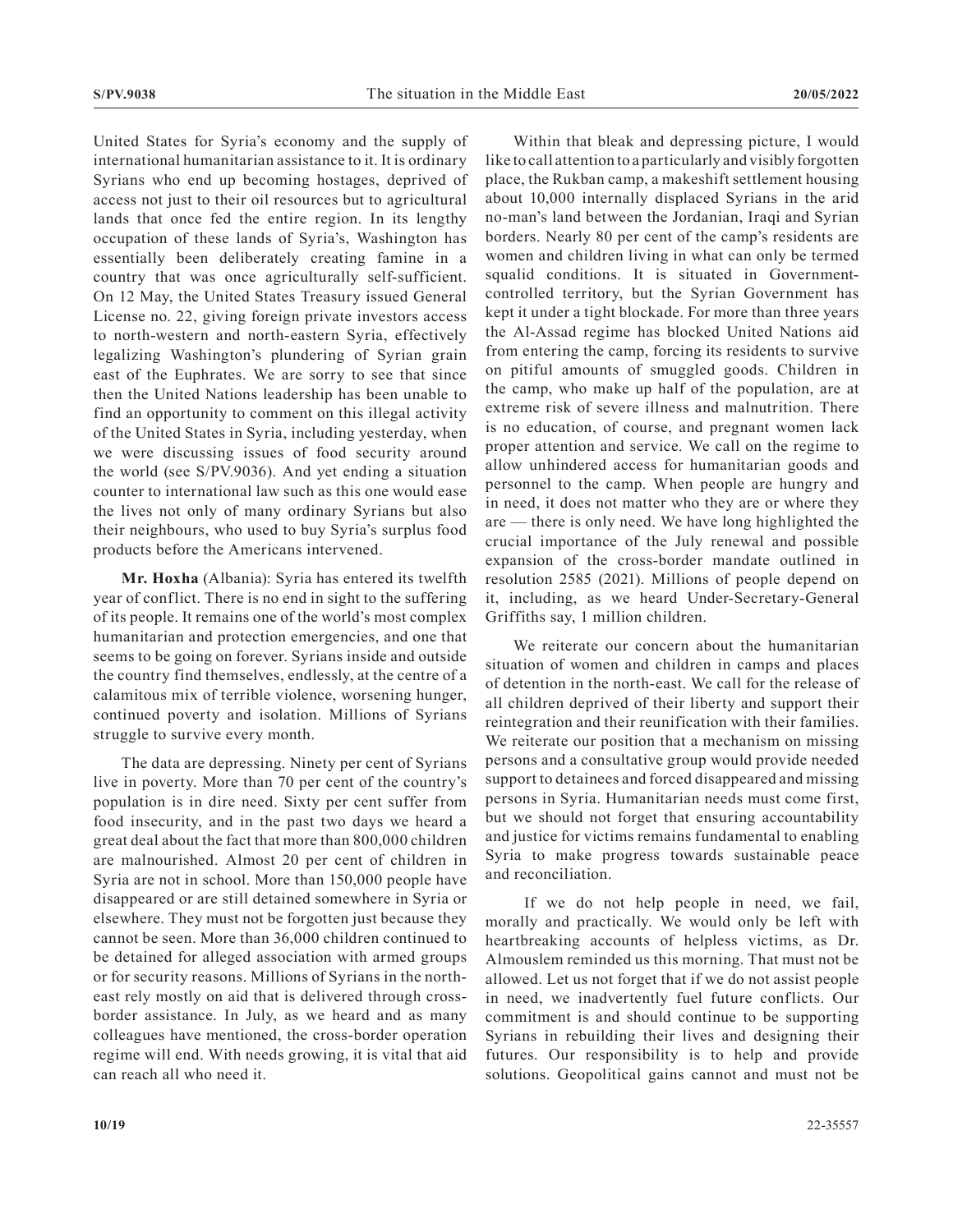placed above people's lives. Humanitarian assistance must always be non-political, based solely on the needs of the population, and must reach everyone. We must do more to help Syrians get out of their nightmare. We must nourish and support their hopes, because no one has ever built a future without hope.

**Mr. Raghuram** (India): I join others in thanking Under-Secretary-General Martin Griffiths for his briefing today. I also thank Dr. Farida Almouslem for her very insightful briefing.

The humanitarian situation in Syria, as is evident from today's briefing, has seen no major improvement in the past month. The number of people needing humanitarian assistance now exceeds 14 million, with essential food items and fuel in short supply. While the international community's focus is on the humanitarian situation arising out of Ukraine, we must not lose sight of the suffering of the Syrian people. Making decisive progress on the political track in Syria is vitally urgent if we are to alleviate its people's suffering. In order to achieve that, all the parties, particularly the external players, have to show tangible commitment to a political process that is Syrian-led and -owned and facilitated by the United Nations, in line with resolution 2254 (2015). Initiatives taken by the countries of the region to normalize relations with Syria can also make a positive contribution to addressing the humanitarian situation.

We need to avoid tying humanitarian and development assistance to progress in the political process, which will only exacerbate the human suffering. There is an urgent need to scale up assistance and ensure that humanitarian agencies receive the funding they need to fully execute their plans without politicizing the people's basic needs. The international community needs to take a constructive approach to promoting projects that can bring much-needed jobs and economic opportunities to the Syrian people and thereby help to ease shortfalls. In the face of falling production of food staples and problems related to water shortages, it is crucial to address the collective concerns of the Syrian people with deep seriousness.

We also believe that a comprehensive, nationwide ceasefire is in the larger interests of the Syrian people. While cross-border operations are predictable and important, they cannot continue in perpetuity. We note the ongoing efforts, including the fourth convoy from Aleppo, facilitated by Syria, and reiterate that the Office for the Coordination of Humanitarian Affairs (OCHA) and United Nations agencies should focus more on enhancing cross-line operations.

India has repeatedly pointed to the looming threat posed by the resurgence of terrorist groups in Syria. We cannot discuss the humanitarian situation in Syria in isolation without mentioning the growing activities of terrorist groups such as the Islamic State in Iraq and the Levant (ISIL), also known as Da'esh. ISIL's January attack on a prison in the city of Al-Hasakah demonstrated the severity of the problem. Hostilities, including air strikes and shelling in north-western Syria, continue to have an adverse impact on civilians, including women and children. India has consistently highlighted how external players have contributed to the growth of terrorist groups in Syria. The international community's continuing neglect of this issue will cause irreparable damage to our collective fight against terrorism. The situation regarding camps for internally displaced persons housing women and children also remains serious, with continuing grave concerns about the conditions in the camps, where much criminal activity, including murder, has been reported this year.

We are concerned about the fact that humanitarian assistance to Syria in 2021 was lower than the previous year. There is an urgent need to scale it up. In that regard, we request that OCHA harmonize the data related to early-recovery and resilience projects in a comprehensive manner so that the Council can have a holistic view of it by the end of June, well before the cross-border authorization expires.

In conclusion, India has continued to extend development assistance and human resource development support to Syria through grants and lines of credits for development projects, supplies of medicine and food, artificial-limb fitment camps, a next-generation information technology centre and capacity-building training programmes. Since the beginning of the conflict, India has always stood by the Syrian people in their hour of need and will continue to do so.

**Mr. Xing Jisheng** (China) (*spoke in Chinese*): I thank Under-Secretary-General Martin Griffiths for his briefing, and I listened carefully to the statement by the representative of civil society.

Throughout the 11-year Syrian conflict, humanitarian issues have been at the centre of the efforts of the Syrian parties and the international community. However, the humanitarian needs in the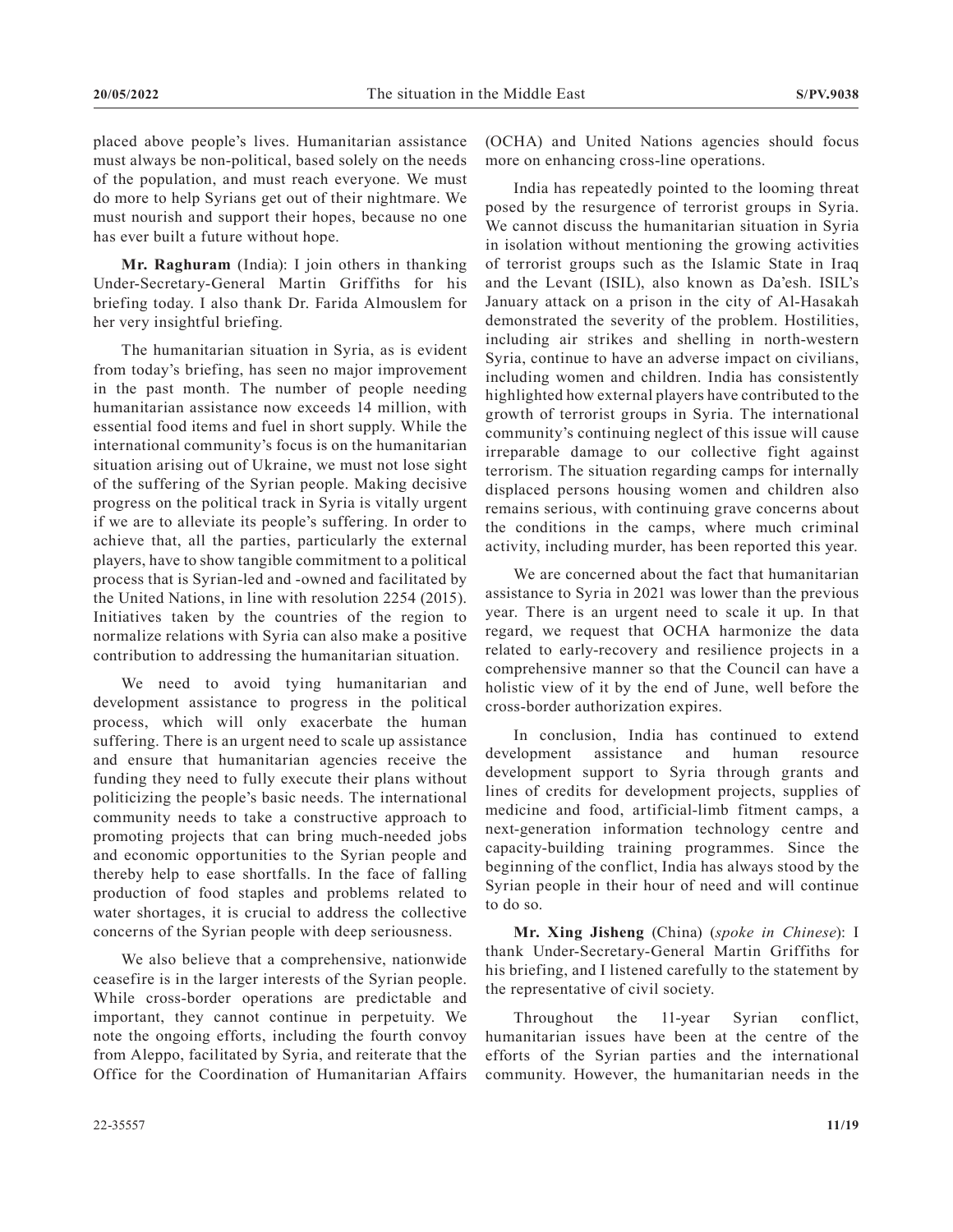country have increased rather than lessened and are currently at the highest level ever. According to figures published by the United Nations, 14.6 million people are currently in need of humanitarian assistance in Syria, representing 80 per cent of its total population. Among them, 12 million are food-insecure. These deeply alarming and troubling numbers compel the international community to look more closely at the situation, consider the issues and take action that is specifically tailored to them. Humanitarian assistance to Syria should put the well-being of the Syrian population first. All parties should work together to maintain the humanitarian nature of aid and avoid politicizing humanitarian issues. China has noted the information from the sixth Brussels Conference on supporting the future of Syria and the region. We maintain our position that humanitarian assistance to Syria should fully respect Syria's sovereignty and ownership and serve its people as a whole, free of any political preconditions.

There has been some progress in cross-line humanitarian operations since the adoption of resolution 2585 (2021), with four convoys dispatched by the United Nations to north-western Syria and the cross-line programme extended until the end of the year, which is worthy of positive recognition. In the interests of safeguarding the Syrian Government's sovereignty over humanitarian issues, and in line with the common practice of international humanitarian relief, the cross-border operations should gradually transition to cross-line operations. At present, cross-line relief is on a smaller scale than cross-border deliveries. The international community should strive as diligently to remove the barriers to cross-line operations as it has done to invest in cross-border relief. The priorities include ensuring that the relevant parties grant access to north-western Syria, that humanitarian workers are safe and secure and that an enabling environment is created for the distribution of supplies.

The recovery of the Syrian economy will ultimately be the conclusive way to reduce the country's humanitarian needs and overcome its humanitarian woes, but at the moment it is in the grip of grim challenges. The Syrian pound continues to depreciate, and food prices remain at high levels. The Syrian Government has launched a number of initiatives to support agricultural development, build infrastructure and initiate energy cooperation, with some positive results. China welcomes the allocation by the United Nations of 26 per cent of the Syrian humanitarian response plan to some 570 early-recovery projects. We hope that donors will provide adequate funding for those projects, to the benefit of the entire Syrian population.

The unilateral coercive measures against Syria have greatly hampered the Syrian Government's capacity to mobilize resources, control the pandemic and undertake reconstruction, and should all be lifted without delay. Since March, Syria has also been hit by a fresh fuel crisis, while rampant oil pillaging has persisted. The entire Syrian people is the rightful owner of its petroleum resources and the unlawful practice of pillaging and smuggling the country's oil must stop immediately.

**Mr. Gómez Robledo Verduzco** (Mexico) (*spoke in Spanish*): I would like to thank Mr. Mark Griffiths, the Under-Secretary-General for Humanitarian Affairs and Emergency Relief Coordinator, for his briefing. Mexico commends his work and determination. We also thank Dr. Farida Almouslem for her message to us today and welcome the presence of the representatives of Syria, Iran and Turkey.

Mexico, like the vast majority of the members of the United Nations, regrets the increasingly critical situation facing the civilian population in Syria, whether due to the direct effect of hostilities or the multiple consequences resulting from 11 years of conflict, which have caused massive displacement of the population and now growing and increasingly serious food insecurity. That is why Mexico believes that our discussions on this issue in the Council should be guided by the humanitarian needs of the population, which are increasing every month and leaving the people in extremely dire circumstances. What other proof do we need of their fundamental needs when 90 per cent of the population is living below the poverty line? We would like to focus specifically on some factors that require urgent attention.

First, mines and explosive devices continue to be a threat to the population. In 2021 alone they caused the deaths of 805 people and injured more than 3,000. The impact and potential risk of mines and unexploded ordnance require urgent action to prevent further suffering and devastating consequences for the population. That is why we must prioritize demining action.

Secondly, the situation of the more than 56,000 inhabitants of the Al-Hol camp, as Mr. Griffiths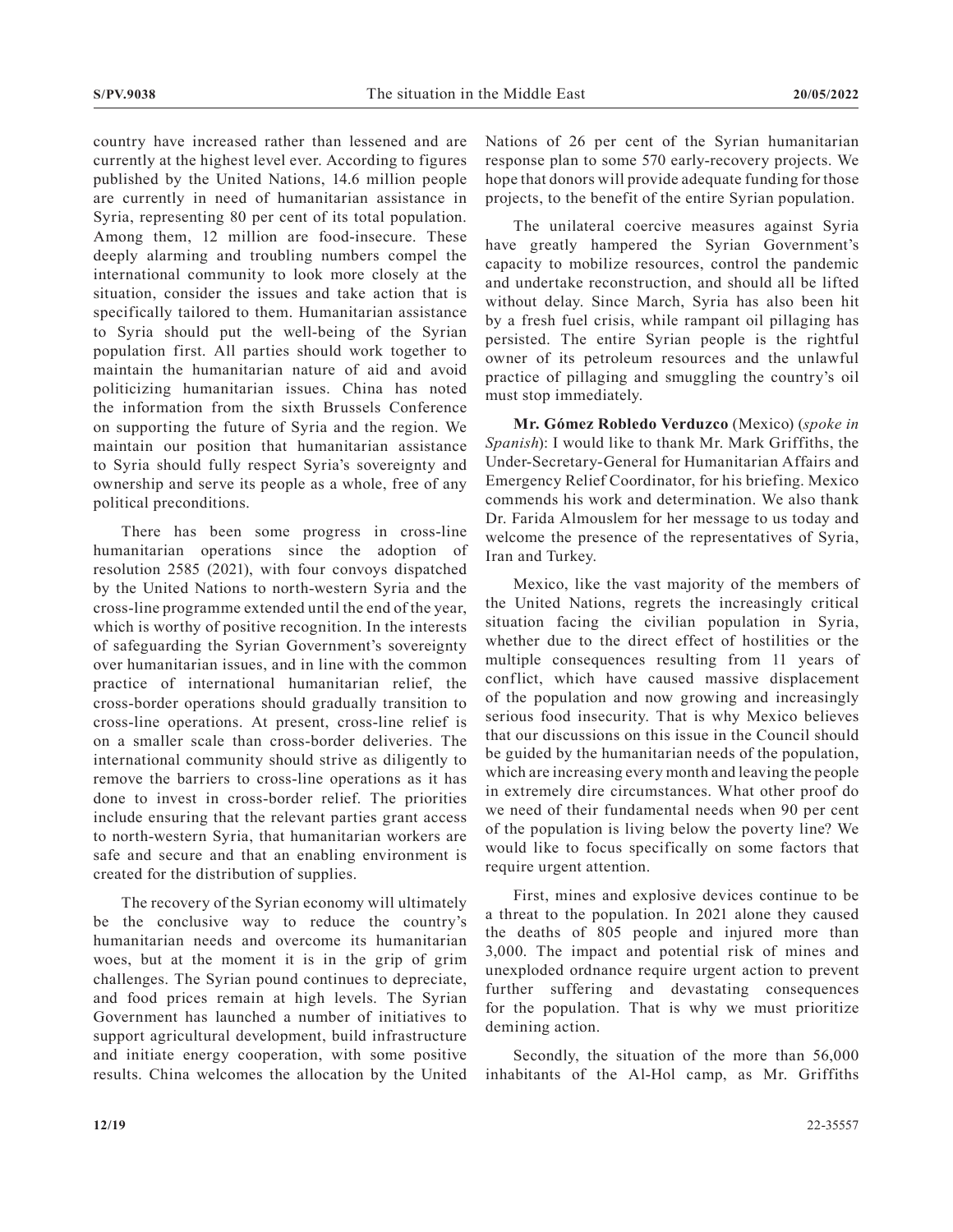explained, is truly deplorable and particularly affects women and children. The insecurity in that camp, in addition to the lack of basic services for its inhabitants, in no way makes it a nurturing environment for children. We cannot lose sight of this crisis, which is why we reiterate our call to prioritize the repatriation and reintegration of nationals of other countries who are still in Syria.

Thirdly, regarding humanitarian access, we welcomed the crossing to Sarmada on 16 May of a fourth humanitarian aid convoy, and the plans to continue developing that access route until December, and we recognize the progress it represents in the implementation of resolution 2585 (2021). However, given the growing humanitarian needs of the population, as was said this morning, the humanitarian aid that enters through the north-west between the conflict lines is still only complementary to that of the Bab Al-Hawa border crossing. At the moment, crossline convoys cannot replace the more than 800 trucks carrying humanitarian assistance that enter through the Bab Al-Hawa cross-border crossing every month. Through Bab Al-Hawa alone, 1.8 million people receive food assistance. That is why Mexico firmly believes in the vital importance of renewing the authorization of that single transborder crossing, which constitutes a last hope of survival for thousands and thousands of Syrians. Likewise, we take note of the visit of Ms. Joyce Msuya, Assistant Secretary-General for Humanitarian Affairs and Deputy Emergency Relief Coordinator. We hope that her mission will translate into concrete actions that can expand humanitarian access. We look forward to the next report from Mr. Griffiths.

Fourthly, we consider it a positive that the humanitarian response plan for Syria emphasizes the priority of early-recovery projects, an essential component of resolution 2585 (2021). Those projects also enable the discussion on the situation in Syria to focus on longer-term options, particularly with regard to solving the problems of temporary housing and other aspects of human development. Mexico reiterates the fundamental importance of achieving an end to hostilities in order to concentrate efforts on the political process.

In conclusion, we hope that Council members will negotiate in good faith so that in July the Council will remain united, focused solely on the humanitarian situation in Syria and thereby demonstrating by its deeds its genuine desire to alleviate the human suffering

**Mrs. Nusseibeh** (United Arab Emirates) (*spoke in Arabic*): I thank Mr. Martin Griffiths for his important briefing today. We welcome the recent visit of Deputy Emergency Relief Coordinator Joyce Msuya. We also thank Dr. Farida Almouslem for her briefing, which highlighted the difficult conditions for women in Syria.

At the outset, we would like to commend the convening of the sixth Brussels Conference earlier this month, which we believe is a positive step that we can build on to support the future of Syria and the region. The Conference also emphasized the international community's continuing solidarity with the Syrian people. Although the provision of basic humanitarian assistance remains a critical issue, the scope of current talks should be broadened to include discussions on how to restore security, stability, and prosperity to Syria. After 12 years of crisis, Syrians are still living in camps that do not meet the most basic human needs. In order to move beyond short-term solutions, the international community must take concrete steps to end the humanitarian crisis in a sustainable manner and ensure that the Syrian people live in dignified conditions.

In the light of the upcoming mandate renewal of resolution 2585 (2021), I would like to reiterate our calls to consider the renewal of the cross-border aid mechanism to Syria as a critical decision that must be made in an objective and logical manner that reflects the facts on the ground. Regardless of any differences over other dossiers, we need to work together on this one to ensure that cross-border and cross-line aid reaches those in need.

While the cross-border aid delivery mechanism is not perfect, it remains necessary at this stage in order to ensure the delivery of all aid to all in need in northwestern Syria. In that context, the United Arab Emirates supports the delivery of humanitarian aid by every means, including cross-line assistance. We welcomed the extension of the United Nations operational plan until December, as well as the deployment of a fourth cross-line convoy to north-western Syria, which included vital food aid. Given that the Bab Al-Hawa crossing is the only humanitarian passage for crossborder aid delivery to Syria, its security and stability must be maintained by all parties. At the same time, we must work to increase the number of cross-line aid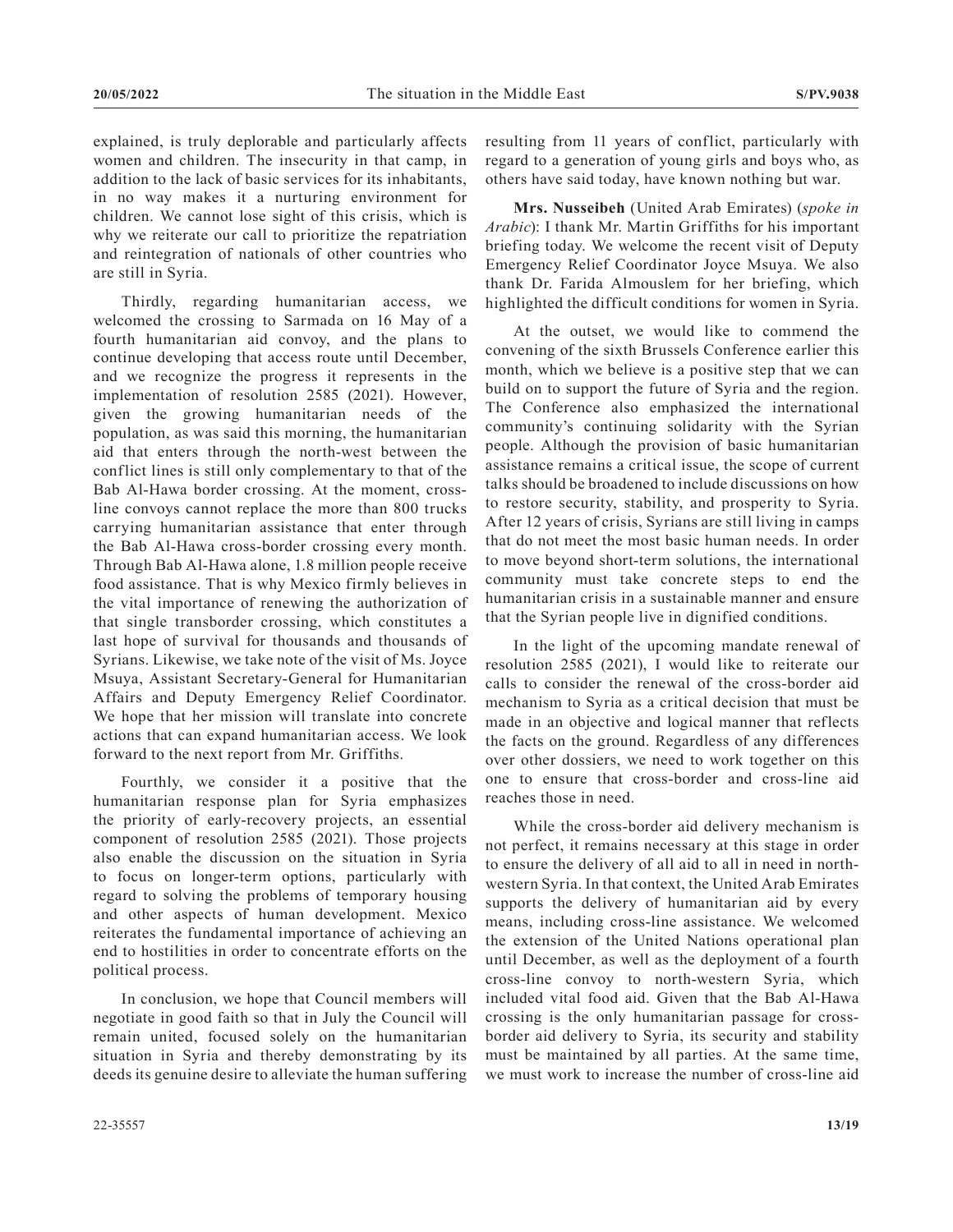deliveries, and all the parties on the ground should work together to remove any security obstacles that could hinder the delivery of aid.

We are deeply concerned about the dire security situation and the accompanying deteriorating humanitarian situation in Al-Hol camp, especially with the recent increase in murders and violence this past week, including violence committed against humanitarian actors. We want to stress that our success in addressing the humanitarian conditions in the camp depends on addressing the security conditions there, which are impeding the delivery of drinking water and halting life-saving activities. In that context, it is important for the camp to preserve its humanitarian and civilian nature and for citizens of other countries to be repatriated. In that regard, we welcome the recent repatriation of 500 families from Al-Hol to Iraq, most of them women and children. We encourage other countries that have citizens in the camp to take similar steps. Syrian women must also be supported and protected, and their resilience strengthened, especially in the camps, where women and girls are at risk of sexual and gender-based violence.

Finally, we urge the international community to make additional efforts to support the speedy restoration of civilian infrastructure and vital sectors, especially education and health, that have been affected by the conflict. That is particularly important because the current humanitarian response is unsustainable, owing to persistent gaps in funding. It is therefore important to scale up international investment in food and water as part of early-recovery efforts in order to help to strengthen the humanitarian response for Syrians.

**Mr. Costa Filho** (Brazil): I would like to start by thanking Under-Secretary-General Griffiths and Dr. Almouslem for their briefings and reiterating my delegation's concern about the situation in Syria. I also want to welcome the representatives of Syria, Iran and Turkey to today's meeting.

Yesterday we met here for a timely open debate on conflict and food security (see S/PV.9036). As the monthly average price for the standard reference food basket continues to reach record levels in Syria, much of what we said yesterday applies to our discussion today. But I would like to highlight one key message. As the Food and Agriculture Organization of the United Nations and the World Food Programme have repeatedly pointed out, food insecurity is not a by-product of food scarcity but rather of a lack of affordability and access. We must therefore ensure that international agencies are adequately equipped and financed so that food supplies can continue to reach those in Syria who need them most.

Brazil also highlights the need for a thorough and permanent review of the consequences of unilateral sanctions for the civilian population in a scenario of acute economic crisis and escalating hunger. We hope the resources made available after last week's donor conference in Brussels will help provide the immediate assistance needed and contribute to the ongoing earlyrecovery and resilience initiatives aimed at restoring the provision of essential services such as health, education, electricity, water and sanitation. We were happy to hear from the Office for the Coordination of Humanitarian Affairs that another cross-line convoy took place earlier this month and that there is already a plan to enable more deliveries through the rest of the year. Since humanitarian assistance remains indispensable and life-saving for millions across Syria, we must continue to work here for predictable and regular delivery of international aid to the Syrian people, through both cross-line and cross-border operations.

In that regard, Brazil reiterates the call to all parties to comply with their obligation to ensure free and unimpeded humanitarian access that accords with the principles of humanity, neutrality, impartiality and independence. We also underline the importance of monitoring all humanitarian operations closely and meticulously, and of seeking ways to help increase cross-line modality operations. We have no choice. The conflict in Syria must remain at the top of our list of priorities. Today we are here to discuss the immediate humanitarian needs of the people of Syria. However, we know that a path through a nationwide ceasefire and a political solution pursuant to resolution 2254 (2015) is still the only way out of this decade-long conflict, which has caused so much destruction and suffering.

**The President**: I shall now make a statement in my capacity as the representative of the United States.

Let me start by thanking Under-Secretary-General Griffiths for his tireless work and informative briefing. My special thanks also go to Dr. Farida Almouslem and the entire Syrian American Medical Society. Her statement is an important reminder that millions of Syrians still lack access to even the most basic health care, let alone trauma care, for visible and invisible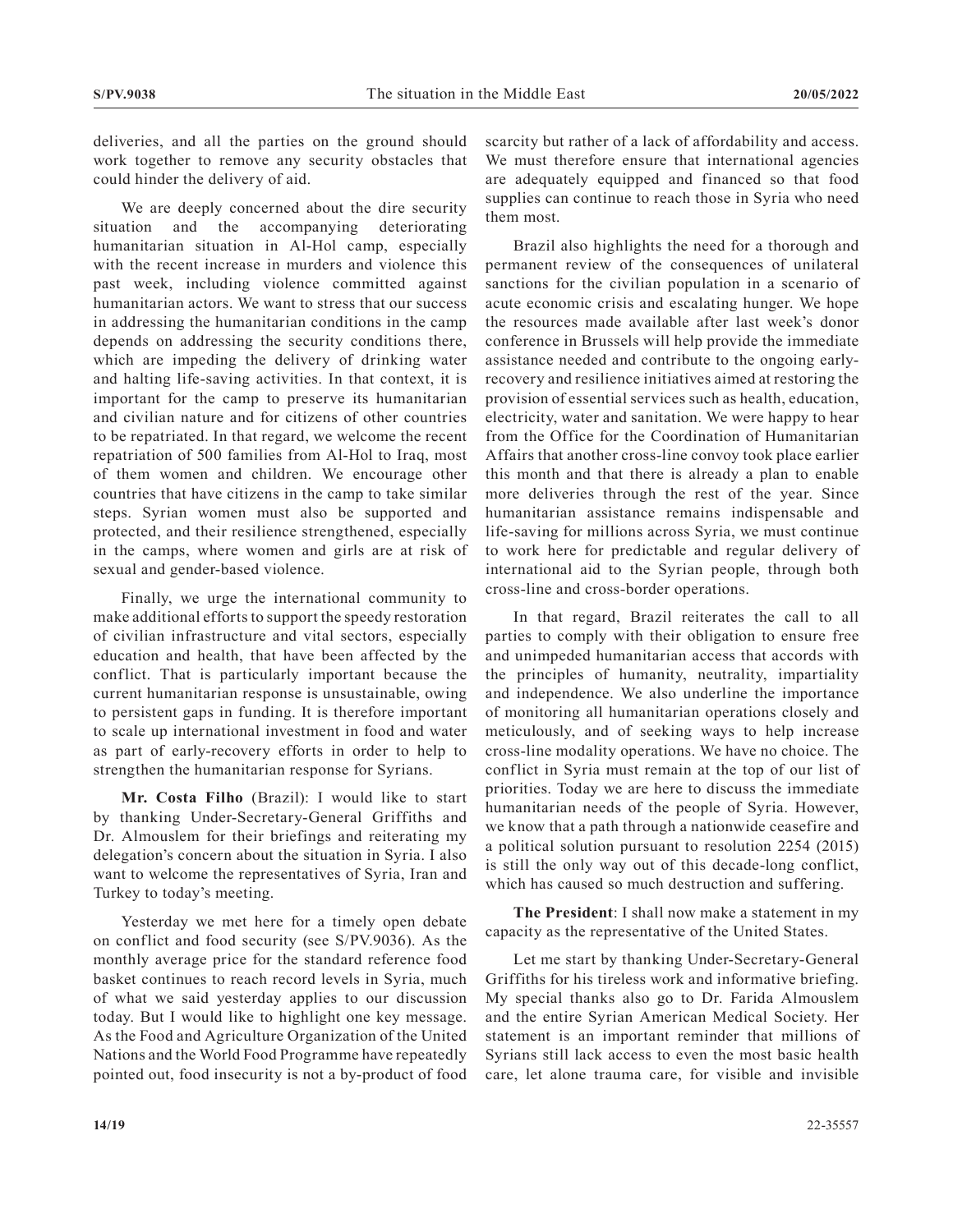injuries. I thank her for her amazing work, which she describes as doing her duty. It is life-saving work and carries so many risks in Syria, and I therefore want to reiterate my gratitude to her.

After more than 11 long years of conflict in Syria, I worry that the world is in danger of becoming desensitized to this war — to the plight of the 14 million Syrians who rely on humanitarian assistance, and to the dreams of the Syrian people who wish for nothing more than a peaceful, just and secure future. It does not matter that we have a host of other crises on our plate. It does not matter that the Al-Assad regime continues to impede progress towards a political solution. We cannot turn our backs on the Syrian people.

As the humanitarian crisis reaches disturbing new heights, we must fully commit to supporting the needs of vulnerable Syrians. That is why we are having three meetings devoted to Syria during our Security Council presidency this month. It is why I wanted to make a point of travelling in person to Brussels to announce that the United States will provide more than \$800 million in new humanitarian assistance for the Syrian people — the largest pledge we have ever made at the annual Brussels Conference. That assistance includes essential food, health, shelter, water and other critical relief that will go to helping those in dire need, but also towards early recovery, so that we can prevent people from getting to that dire stage in the first place. And that is why I will be traveling back to Bab Al-Hawa in the coming weeks for briefings and meetings on the Turkish-Syrian border so that I am up-to-date on the situation on the ground, because, as I have said many times before, no amount of aid will be enough if we cannot actually get it to those in need.

The United States is firmly committed to implementing all aspects of resolution 2585 (2021) to ensure that aid can reach Syria, including via both cross-line and cross-border assistance. And we are doing everything possible to facilitate additional aid to Syria, including through our recent issuance of a General License intended to promote investment in north-western and north-eastern Syria. We applaud the fourth cross-line delivery, made on 16 May, and hope to see such deliveries become more frequent. But we know that cross-line aid delivery cannot match the volume or the efficiency of cross-border deliveries. That is not conjecture  $-$  it is fact. The Secretary-General made it abundantly clear, in paragraph 77 of his most recent report (S/2022/330), that

"cross-line convoys, even if deployed regularly, cannot replicate the size and scope of the United Nations cross-border operation, which remains a life-saving modality for millions of people in need in the north-west."

Attesting to that reality, the May cross-line delivery provided food for 43,500 people. By contrast, in a typical month, United Nations cross-border aid through Bab Al-Hawa delivers enough food for 1.4 million. There is simply no comparison, and Under-Secretary-General Martin Griffiths reiterated that fact.

Last year, the Council voted unanimously to continue the mandate for the mechanism (see S/PV.8817) in an important, life-saving decision for millions of people. It demonstrated the best of what we can do when we work together. That is why I found it odd that the Russian Federation suggested that it was somehow misled into supporting the mandate, whose benefits are obvious to all of us. This year, we urge the Security Council not only to renew the mandate for the United Nations cross-border assistance delivery mechanism but also to increase the number of crossing points to meet the rising demand for humanitarian aid in Syria. The United Nations estimates that 14.6 million Syrians need humanitarian assistance in 2022, a nearly 10 per cent increase over the past year. We simply have to get this done, both the renewal and the expansion. It is vital to so many people, especially at a time when food and fuel prices are skyrocketing, forcing families to make difficult decisions about whether to buy food, medicine or fuel.

Nearly 2 million Syrians are on the brink of being unable to meet their basic food needs, and 12 million are already suffering from acute food insecurity. Those are impossibly large numbers — more than the entire populations of New York City and Paris combined. And they are not just sobering statistics, these are real people who are going hungry and do not know where they will get their next meal. They live every single day with uncertainty about how they will eat, how they will get water, medicine or fuel and when they will know peace. We cannot become desensitized to their needs and dreams. We have to stay focused on this crisis. And right now, that means renewing and expanding crossborder assistance.

It is in the interests of all of us, including Russia and Syria, to prevent a dire humanitarian situation in Syria from growing worse and more desperate. It is in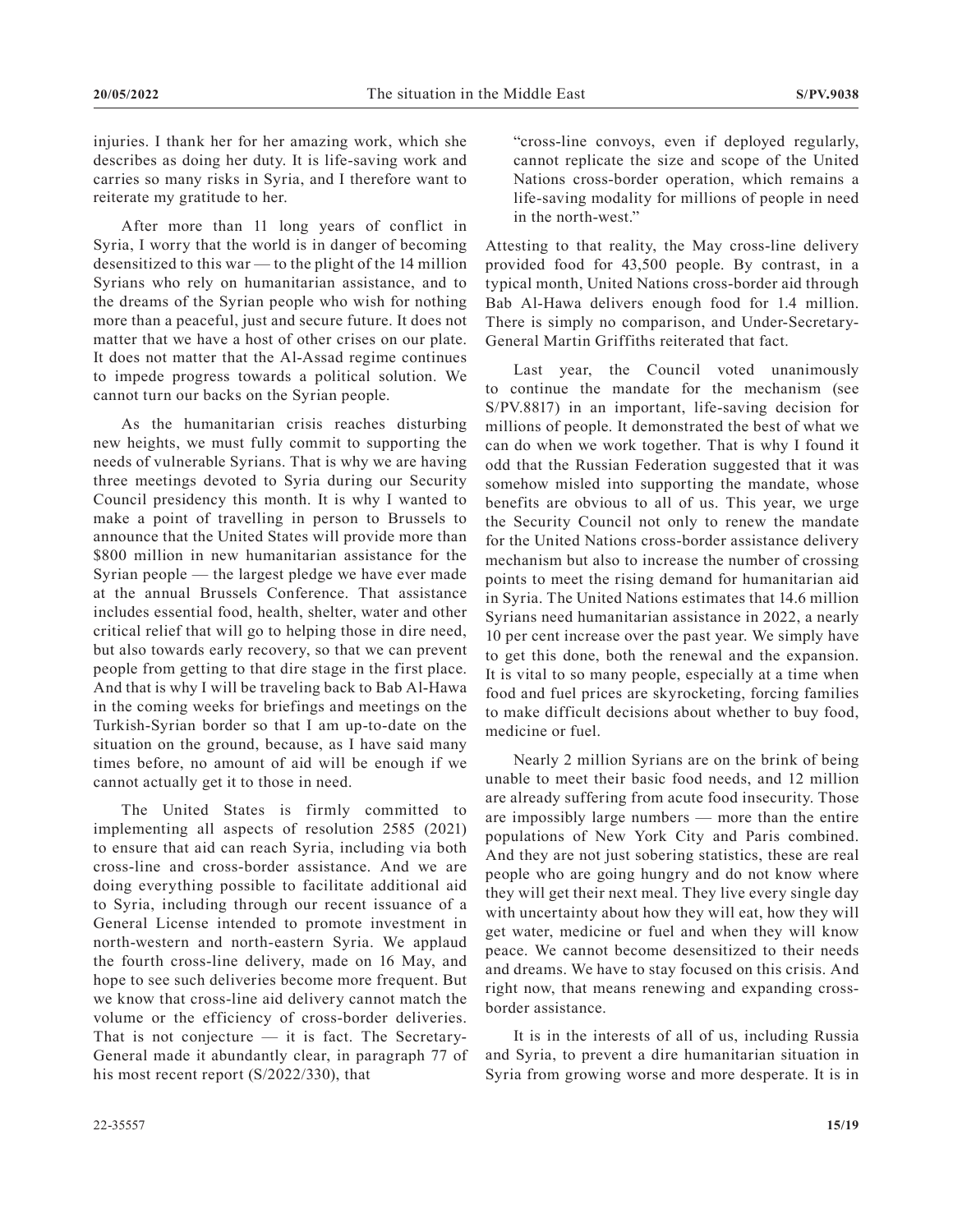everyone's interests, in fact. That is why I repeat that last year the Council voted unanimously to renew the mandate and why we must do so again this year, in the interests of all Syrians. This past week we have been working together to address global food insecurity. Renewing and expanding cross-border assistance is one clear way for us to take on hunger. It is fully within our power. The actions we took in the Council last year saved countless lives, and we can do it again this year.

I resume my functions as President of the Council. I would again like to draw the attention of speakers to paragraph 22 of presidential note S/2017/507, which encourages all participants in Council meetings to deliver their statements in five minutes or less, in line with the Security Council's commitment to making more effective use of open meetings.

I now give the floor to the representative of the Syrian Arab Republic.

**Mr. Sabbagh** (Syrian Arab Republic) (*spoke in Arabic*): I would like to begin by mentioning an exceptional and extremely important development, which is the President of the Syrian Arab Republic's granting of a general amnesty, pursuant to Syria's legislative decree no. 7 of 30 April, for terrorist crimes committed by Syrians prior to the date of its issuance, except for crimes that led to a person's death, as laid down in Syria's anti-terrorism law and penal code. We want to emphasize that the decree does not include foreign terrorists and that their countries of origin remain responsible for repatriating them and their families from Syria. That legally, socially and politically exceptional decree comes under the framework of measures that the Syrian State has been taking for years to improve the humanitarian situation in Syria, consolidate national reconciliation, deepen the values of tolerance, provide appropriate conditions for the return of displaced persons and refugees to their homeland, reintegrate all Syrian citizens into their local communities and restore security and stability in the Syrian Arab Republic.

Syria's Ministry of Justice and competent legal and judicial authorities began implementing the decree's provisions throughout the country immediately after it was issued. They have released large numbers of detainees and cancelled all warrants for prosecutions, searches, arrests and summons or judgments in absentia issued against any Syrian citizen inside or outside the

country, with immediate effect, and without the need to refer to any judicial, legal or security authority.

I would like to recall that since 2011, the President of the Republic has issued 20 general amnesty decrees benefiting tens of thousands of Syrian citizens inside and outside the country. The terrorism court has released 28,864 detainees. Additionally, more than 272,000 Syrian citizens have been involved in the processes of settlement and national reconciliation in Syria's various governorates, enabling them to return to their normal lives. The Government of the Syrian Arab Republic calls for an objective and balanced consideration of the steps it has taken. It urges various countries to abandon their mistaken policies and take a positive and constructive political approach by engaging responsibly with the Syrian Government, free from any political considerations that are not consistent with the interests, security and well-being of the Syrian people.

The Syrian Government's efforts to achieve economic and social stability and to improve its people's living conditions have come up against the persistently hostile practices of some Western countries and their allies and their continuing violations of the principles of international law and the provisions of the Charter of the United Nations. A case in point is the Turkish and United States armed forces' continuing illegal foreign military presence on the Syrian territories and their sponsorship of terrorist organizations and separatist militias and looting of our national wealth, including oil, gas and agricultural crops, not to mention the economic terrorism that results from the imposition of unilateral coercive measures on the Syrian people.

The recent decision of the United States Administration to grant a licence for economic activities in specific areas in north-eastern and north-western Syria controlled by separatist militias and terrorist organizations demonstrates its direct support for such illegal entities and constitutes a flagrant violation of the sovereignty, independence and unity of the land and people of the Syrian Arab Republic. It is a grave breach of the relevant Security Council resolutions and an attempt to impose an illegitimate situation and a discriminatory approach on Syrian citizens, based on offering support to those who are loyal to and influenced by the United States Administration while punishing those who reside in areas under the control of the Syrian State.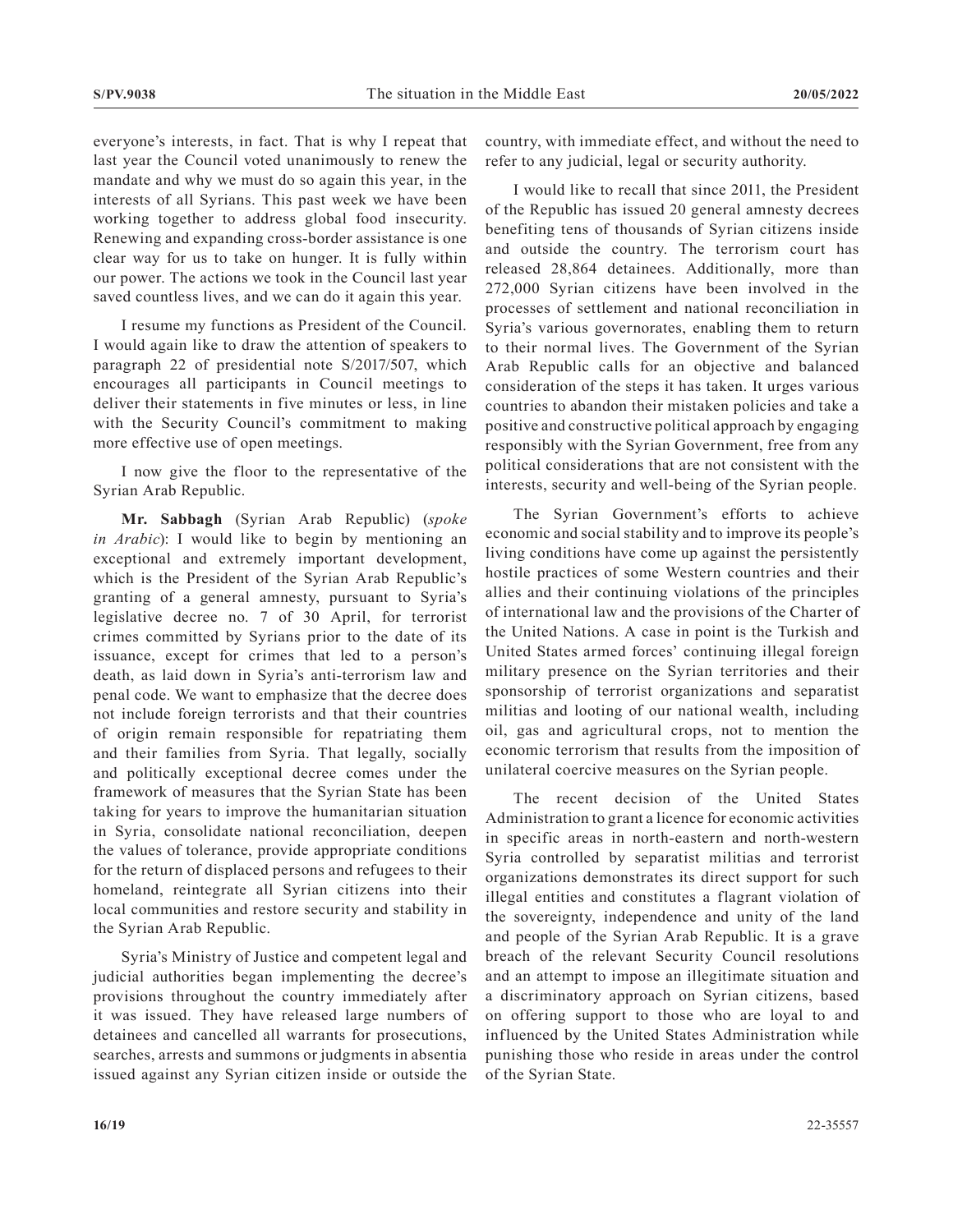Furthermore, this month we witnessed the holding of another so-called Brussels Conference, identical to the others, on supporting the future of Syria and the region. The fact that the organizers of the Conference excluded the Syrian Government from its work and barred Russia's participation, in addition to its lacking United Nations sponsorship, has reduced the Conference to a gathering of Western countries known for their politicization of humanitarian issues and deviation from the internationally approved guiding principles for humanitarian action. Those Conferences are nothing but a smokescreen created by their organizers to cover up their practices against my country, at a time when they are imposing collective punishment and a stifling, inhumane siege on the Syrian people that prevents them from meeting their basic living needs. Meanwhile, they continue to insist on attaching politicized conditions to humanitarian and development work, hindering the implementation of resilience and early-recovery projects and the rehabilitation of damaged infrastructure that would allow for the dignified, voluntary and safe return of refugees and displaced persons.

Those aggressive policies against my country were accompanied by direct military aggression carried out by the Israeli occupation forces on Syrian territory, the latest of which was the firing of missiles at some parts of the central region on the evening of Friday, 13 May. That aggression resulted in the martyrdom of five people, including one civilian. Seven civilians, including a girl, were also injured, heavy material losses were suffered and several fires broke out in the forests of the Masyaf countryside. That Israeli aggression coincided with a terrorist attack launched by terrorist groups in north-western Syria against units of the Syrian Arab Army, which led to the martyrdom of 10 soldiers and the wounding of others. That confirms once again the continuous coordination between the Israeli occupying authorities and their terrorist tools. The Government of my country has informed the Secretary-General and the members of the Security Council of those attacks and demanded that they assume their responsibilities and put an end to the repeated Israeli attacks, which pose a serious threat to regional and international peace and security.

My country facilitated the passage of a fourth United Nations convoy from Aleppo to north-west Syria this week, including 14 humanitarian aid trucks, and we look forward to enhancing cross-line aid delivery and removing the obstacles imposed by the Turkish regime

and its tools of terrorist organizations. Syria reiterates its position regarding the so-called cross-border aid mechanism in view of the mechanism's continuous violation of Syria's sovereignty, unity and territorial integrity and of its serious flaws, which some are trying to cover up.

Before I conclude, I would like to stress that with regard to what the Turkish regime has stated about creating a safe zone in the north of my country, such an attempt is an anti-Syria project. Its aim is to achieve a divisive, colonial goal while establishing a certain area that helps implement terrorist plots against the Syrian people. The Government of the Syrian Arab Republic condemns such statements and projects, which undermine the unity and sovereignty of the Syrian territories. We urge the international community not to bargain with the Erdoğan regime over the lands of others and not to support or fund such projects, which are based on genocide, changing the demographic status and harming the rights of the Syrian people. That would have catastrophic repercussions on security, peace and stability in the region and the world.

**The President**: I now give the floor to the representative of the Islamic Republic of Iran.

**Mr. Takht Ravanchi** (Islamic Republic of Iran): I would like to thank the briefers for their statements.

Conflict, foreign intervention, terrorism, and occupation have wreaked havoc on the Syrian people for more than a decade. In recent years, unilateral sanctions have also exacerbated the economic and humanitarian crises in Syria. Despite the fact that resolution 2585 (2021) supports early-recovery and reconstruction projects, as well as the provision of basic services, the continued unilateral sanctions have unfortunately stymied the resolution's implementation, impeding Syria's reconstruction efforts and hampering humanitarian aid delivery in various ways, even delaying the return of refugees and displaced persons. Furthermore, those illegal measures have also hampered the Syrian Government's ability to achieve economic and social stability and improve the living conditions of Syrians. It is irresponsible, immoral and illegal under international law to use unilateral sanctions to starve Syrian civilians. Those illegal and destructive measures must end immediately. Claiming to care about the difficult humanitarian situation in Syria while backing and imposing unilateral sanctions against the Syrian people is hypocritical.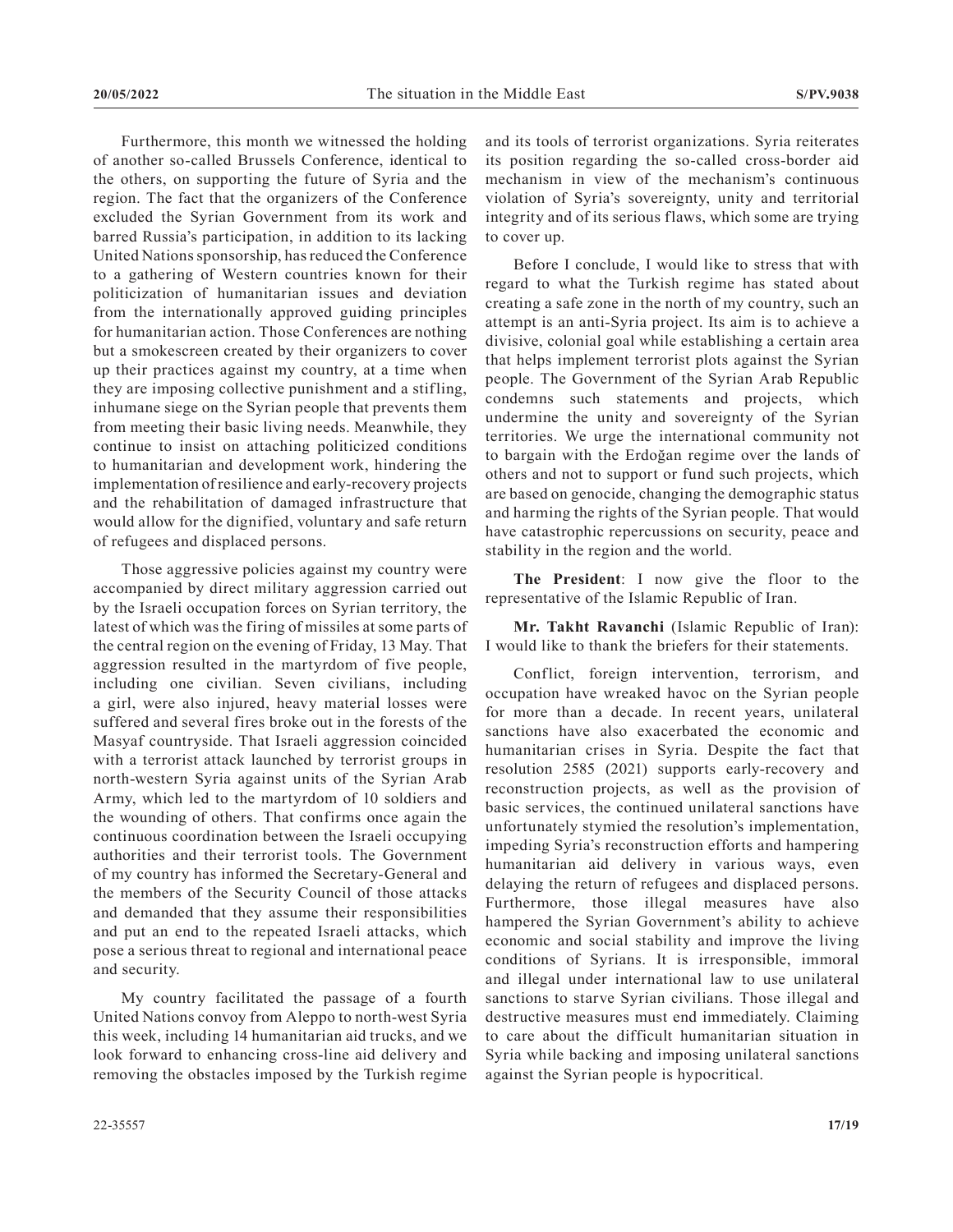We support the Syrian Government's full cooperation with the United Nations and the numerous humanitarian organizations involved in cross-line aid delivery as a safe and legal method to help the people in need. Under the current circumstances, the provision of humanitarian aid is critical, and political circumstances should not be allowed to prevent the delivery of humanitarian aid. In that context, full respect for Syria's sovereignty, territorial integrity and national unity must be observed. We also reiterate that the cross-border aid delivery mechanism is an exceptional temporary measure imposed by certain circumstances and that humanitarian aid to those in need must be delivered in cooperation and coordination with the Syrian Government and from within the Syrian territory. That will help prevent aid from being diverted to terrorist groups.

We applaud Syria's Government, United Nations agencies and humanitarian partners for continuing to expand the scope and frequency of humanitarian relief operations. In that regard, we commend the Syrian Government's efforts in facilitating the passage of a fourth United Nations convoy from Aleppo to north-west Syria earlier this week. We also welcome the Assistant Secretary-General for Humanitarian Affairs' three-day visit to Syria on 17 May, as well as her meeting with Syrian officials. We reaffirm our commitment to Syria's sovereignty, territorial integrity, unity and political independence, as well as its efforts to combat terrorism. We strongly condemn Israel's continued occupation of the Syrian Golan, as well as its repeated violations of Syria's sovereignty and territorial integrity, particularly those that are targeting civilians and civilian objects. We demand that the Security Council hold that regime accountable for such acts of aggression and malice. Moreover, the illegal presence of foreign forces in parts of Syria, which has created ideal conditions for terrorist activities, must end immediately.

Finally, we support the initiatives to facilitate the repatriation of refugees and internally displaced persons and are willing to provide assistance to ensure the success of such endeavours. Any initiative on Syria must be supported by the Syrian Government and the United Nations and respect Syria's sovereignty and territorial integrity.

**The President**: I now give the floor to the representative of Turkey.

**Mr. Sinirlioğlu** (Turkey): I would first like to thank Under-Secretary-General Griffiths for his briefing. I also thank Dr. Farida Almouslem for her remarks.

The conflict in Syria has now entered its twelfth year. As the war persists year after year, the scale of the humanitarian suffering also continues to grow. This year, an estimated 14.6 million people are in need of humanitarian assistance, a number that has grown by 9 per cent since 2021. We may reference such statistics somewhat easily in this Chamber, but behind each number and percentage there are real human beings — mothers, fathers, children, wives and husbands — each with their own story, pain and loss, and very often with their own shattered hopes for the future.

Since the war broke out in Ukraine, the international community has engaged in a colossal mobilization to help the millions of innocent civilians in the middle of Europe. We have done so rightly and will continue to put forward all the efforts that we can. By the same token, we cannot and should not forget our responsibility towards the millions of Syrians who have been suffering all kinds of attacks and violations at the hands of a brutal regime and terrorist organizations for more than a decade now. We simply cannot afford to let the humanitarian situation in Syria be sidelined on our global agenda.

Let us not forget that the Syrian conflict continues to pose a grave threat to international peace and security. This war is still the primary breeding ground for one of the most urgent humanitarian crises in the world — a crisis of catastrophic proportions. Yet the United Nations Syria humanitarian response plan received only 46 per cent of the funds required for the year 2021. That comes at a time when the needs have reached unprecedented levels. For the 2020 to 2023 period, the United Nations will require \$4.4 billion in funding to be able to fully support everyone in need within the country. To put it simply, more will be needed, not less. The international community has to ensure that humanitarian aid continues in an increasing manner and without interruption.

We are now weeks away from the renewal of the United Nations cross-border mechanism. The humanitarian situation in north-west Syria continues to deteriorate. That is evidenced by United Nations reports indicating that the number of people in need of humanitarian aid in north-west Syria rose from